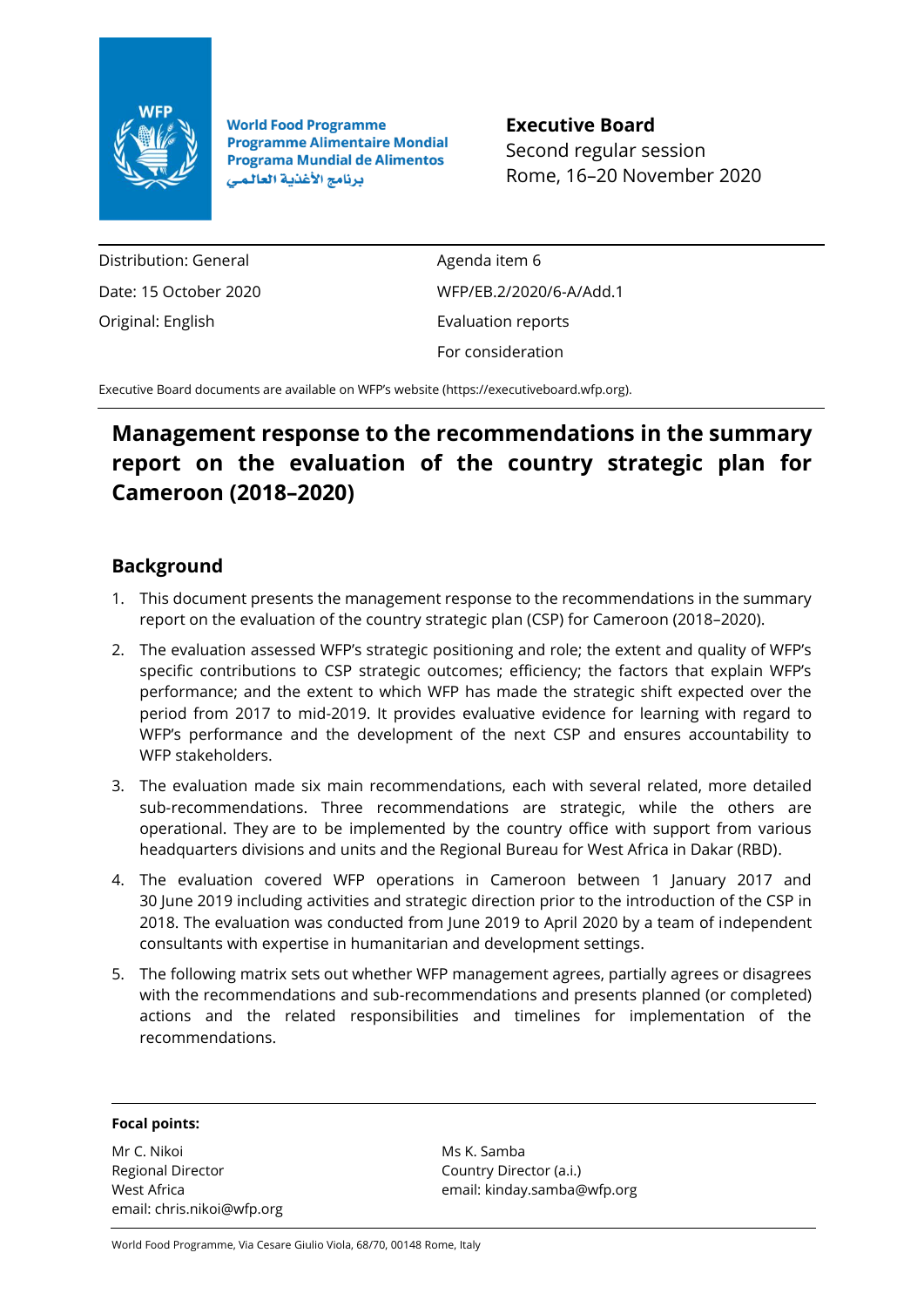| MANAGEMENT RESPONSE TO THE RECOMMENDATIONS IN THE SUMMARY REPORT ON THE EVALUATION OF THE COUNTRY STRATEGIC PLAN FOR CAMEROON (2018-2020)                                                                     |                                                                                                                                                                                                                                         |                               |                                                                                                                                                                                                                                                                                                                                                                                                                                                                    |                                                                                    |                        |  |  |
|---------------------------------------------------------------------------------------------------------------------------------------------------------------------------------------------------------------|-----------------------------------------------------------------------------------------------------------------------------------------------------------------------------------------------------------------------------------------|-------------------------------|--------------------------------------------------------------------------------------------------------------------------------------------------------------------------------------------------------------------------------------------------------------------------------------------------------------------------------------------------------------------------------------------------------------------------------------------------------------------|------------------------------------------------------------------------------------|------------------------|--|--|
| <b>Recommendations and</b><br>sub-recommendations<br>(with completion dates in<br>brackets)                                                                                                                   | <b>Recommendation and</b><br>sub-recommendation<br>lead (with supporting<br>offices and divisions<br>in brackets)                                                                                                                       | <b>Management</b><br>response | <b>Actions to be taken</b>                                                                                                                                                                                                                                                                                                                                                                                                                                         | <b>Action lead (with</b><br>supporting<br>offices and<br>divisions in<br>brackets) | <b>Action deadline</b> |  |  |
| Recommendation 1: Strengthen<br>the strategic approaches to<br>nutrition, resilience and capacity<br>strengthening.<br>(2021)                                                                                 | Country office (regional<br>bureau, Nutrition Division<br>(NUT), Programme -<br>Humanitarian and<br>Development Division<br>(PRO), (Resilience and<br>Prevention Unit (OSZPR)<br>and Safety Nets and Social<br>Protection Unit (OSZIS). | Agreed                        |                                                                                                                                                                                                                                                                                                                                                                                                                                                                    |                                                                                    |                        |  |  |
| 1.1 Nutrition<br>Position WFP more clearly as<br>i)<br>a contributor to a<br>government-led<br>multi-stakeholder preventive<br>strategy and implementation<br>of a joint monitoring and<br>evaluation system. | Country office                                                                                                                                                                                                                          | Agreed                        | i) WFP will advocate and provide support for joint<br>evidence-based, multisector nutrition<br>programmes and integrated nutrition<br>information systems.                                                                                                                                                                                                                                                                                                         | Country office<br>nutrition unit<br>(regional bureau<br>nutrition unit)            | December 2021          |  |  |
| ii) Strengthen the sustainability<br>of nutrition-specific<br>services in emergencies.                                                                                                                        |                                                                                                                                                                                                                                         |                               | WFP will continue to build the capacity of the<br>ii)<br>Government and partners in WFP-supported<br>emergency nutrition programmes.<br>The geographical targeting of WFP's<br>emergency nutrition response will be refined<br>and resource mobilization for sustaining<br>activities at the desired scale and within the<br>desired timeframe will be strengthened.<br>Work with the private sector on the local<br>development of fortified foods will continue. |                                                                                    |                        |  |  |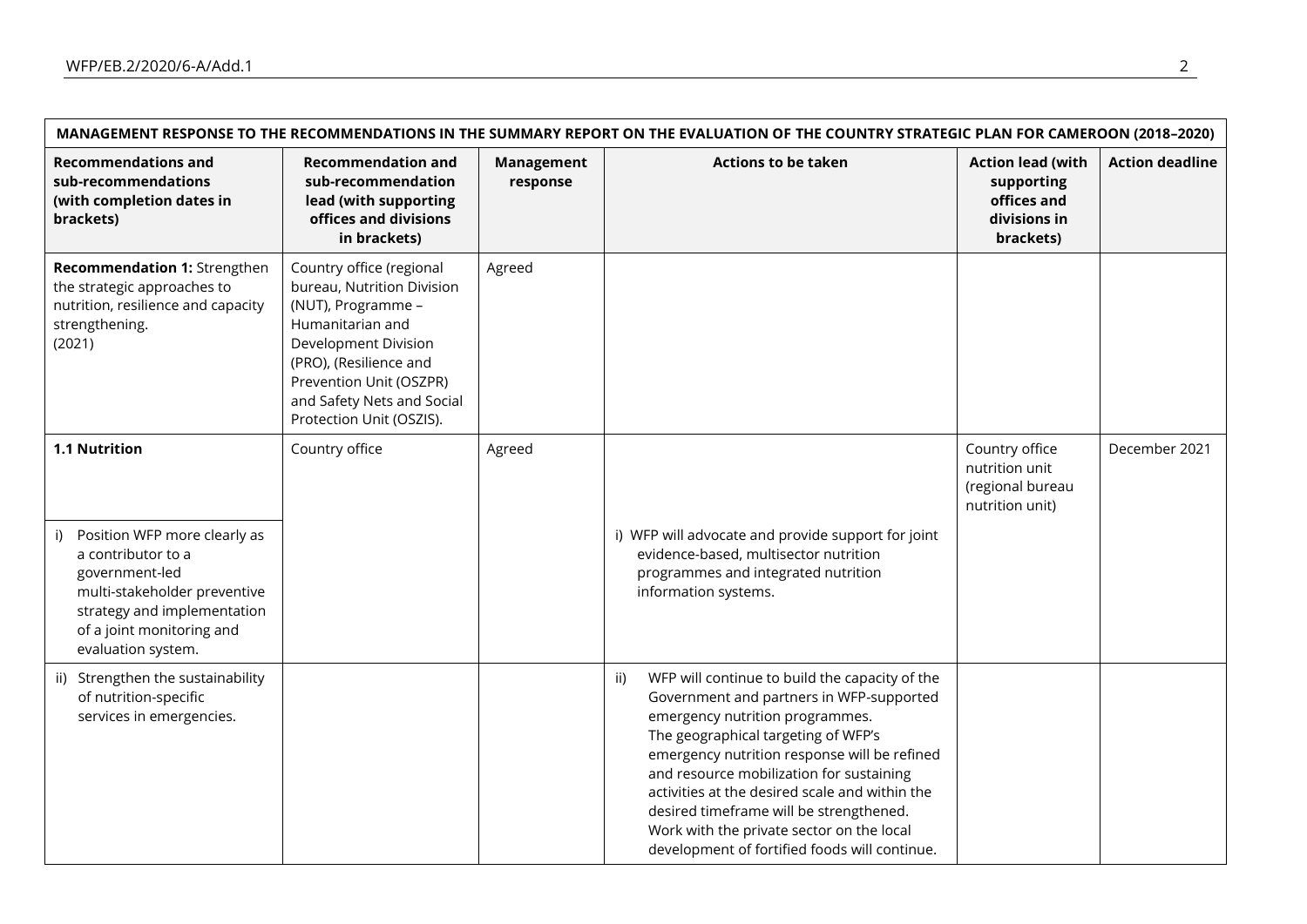$\mathsf{r}$ 

| MANAGEMENT RESPONSE TO THE RECOMMENDATIONS IN THE SUMMARY REPORT ON THE EVALUATION OF THE COUNTRY STRATEGIC PLAN FOR CAMEROON (2018-2020)                                                                                                                           |                                                                                                                   |                        |                                                                                                                                                                                                                                                                                                                                                                                                                                                                                                                                                                                                                                                                                                                                                                                                                                                                                                                                                                                                                                                                                                |                                                                                                                                            |                        |  |  |
|---------------------------------------------------------------------------------------------------------------------------------------------------------------------------------------------------------------------------------------------------------------------|-------------------------------------------------------------------------------------------------------------------|------------------------|------------------------------------------------------------------------------------------------------------------------------------------------------------------------------------------------------------------------------------------------------------------------------------------------------------------------------------------------------------------------------------------------------------------------------------------------------------------------------------------------------------------------------------------------------------------------------------------------------------------------------------------------------------------------------------------------------------------------------------------------------------------------------------------------------------------------------------------------------------------------------------------------------------------------------------------------------------------------------------------------------------------------------------------------------------------------------------------------|--------------------------------------------------------------------------------------------------------------------------------------------|------------------------|--|--|
| <b>Recommendations and</b><br>sub-recommendations<br>(with completion dates in<br>brackets)                                                                                                                                                                         | <b>Recommendation and</b><br>sub-recommendation<br>lead (with supporting<br>offices and divisions<br>in brackets) | Management<br>response | <b>Actions to be taken</b>                                                                                                                                                                                                                                                                                                                                                                                                                                                                                                                                                                                                                                                                                                                                                                                                                                                                                                                                                                                                                                                                     | <b>Action lead (with</b><br>supporting<br>offices and<br>divisions in<br>brackets)                                                         | <b>Action deadline</b> |  |  |
| iii) Reinforce nutrition-sensitive<br>programming with:<br>a) contextualized analyses of<br>the underlying causes of<br>malnutrition;<br>b) systematic identification of<br>opportunities in the next CSP;<br>and<br>c) reformulation of field-level<br>agreements. |                                                                                                                   |                        | iii) a) Leveraging its expertise in food security<br>analysis and assessment, WFP will strengthen<br>operational research in and the evidence<br>base for the prevention of malnutrition -<br>including by conducting fill-the-nutrient gap<br>analysis and defining links between nutrition<br>outcomes and food systems - in order to<br>inform the design of nutrition-sensitive<br>programmes throughout WFP's portfolio.<br>iii) b) A social and behaviour change<br>communication strategy will be developed to<br>complement WFP's nutrition-specific and<br>nutrition-sensitive interventions. The strategy<br>will be aligned with the national nutrition<br>communication strategy and the WFP<br>corporate strategy on social and behaviour<br>change communication and will contribute to<br>the improvement of nutrition outcomes in the<br>next CSP.<br>iii) c) Where funding allows, the duration of<br>field-level agreements will be aligned with the<br>needs of the country office and cooperating<br>partners so as to ensure operational<br>efficiency and effectiveness. | Country office<br>nutrition and<br>vulnerability<br>analysis and<br>mapping (VAM)<br>units (regional<br>bureau nutrition<br>and VAM units) | June 2021              |  |  |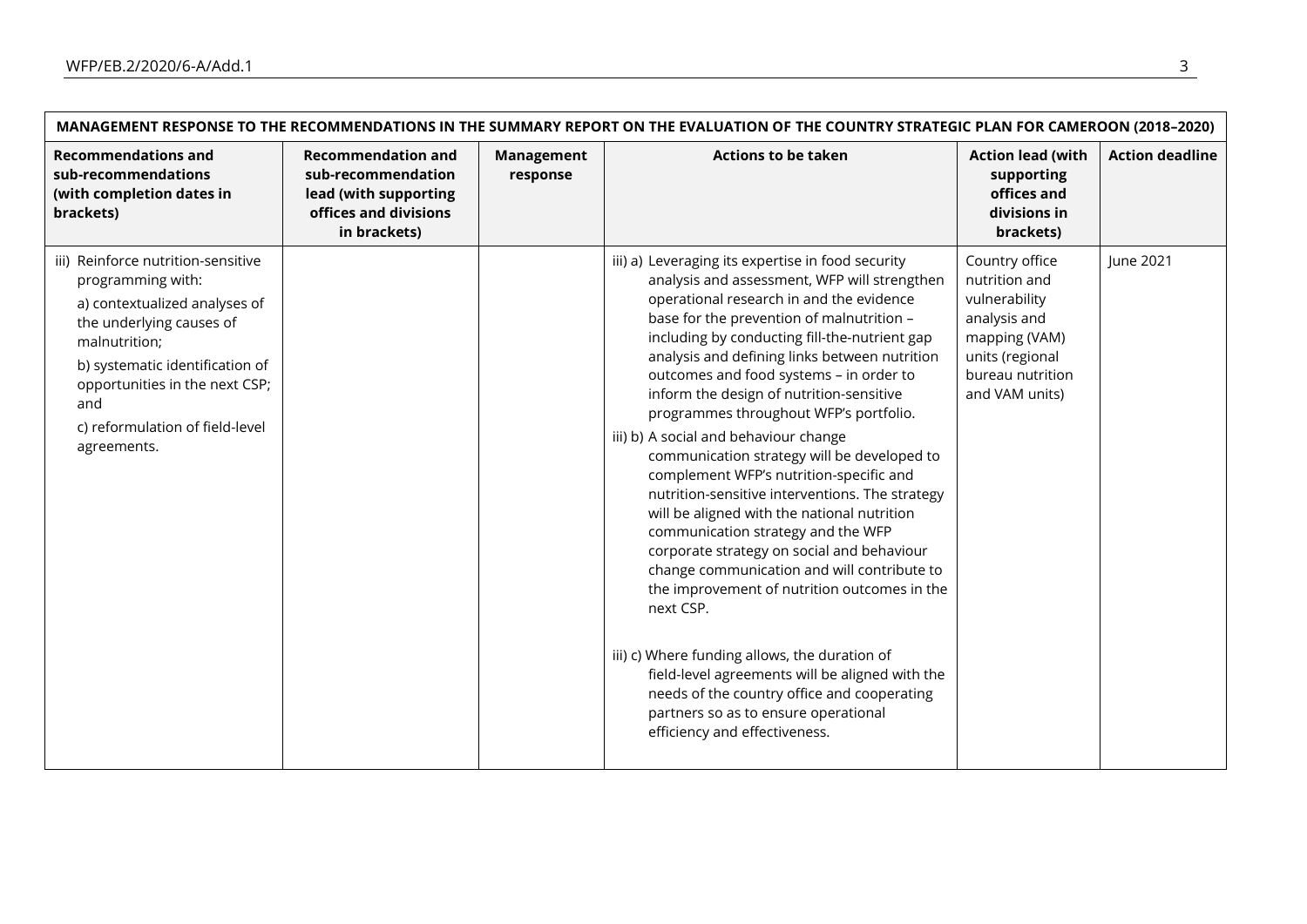| MANAGEMENT RESPONSE TO THE RECOMMENDATIONS IN THE SUMMARY REPORT ON THE EVALUATION OF THE COUNTRY STRATEGIC PLAN FOR CAMEROON (2018-2020)                                                                                       |                                                                                                                   |                               |                                                                                                                                                                                                                                                                                                                                                                                                      |                                                                                                                        |                        |  |  |
|---------------------------------------------------------------------------------------------------------------------------------------------------------------------------------------------------------------------------------|-------------------------------------------------------------------------------------------------------------------|-------------------------------|------------------------------------------------------------------------------------------------------------------------------------------------------------------------------------------------------------------------------------------------------------------------------------------------------------------------------------------------------------------------------------------------------|------------------------------------------------------------------------------------------------------------------------|------------------------|--|--|
| <b>Recommendations and</b><br>sub-recommendations<br>(with completion dates in<br>brackets)                                                                                                                                     | <b>Recommendation and</b><br>sub-recommendation<br>lead (with supporting<br>offices and divisions<br>in brackets) | <b>Management</b><br>response | <b>Actions to be taken</b>                                                                                                                                                                                                                                                                                                                                                                           | <b>Action lead (with</b><br>supporting<br>offices and<br>divisions in<br>brackets)                                     | <b>Action deadline</b> |  |  |
| 1.2 Resilience                                                                                                                                                                                                                  | Country office                                                                                                    | Agreed                        |                                                                                                                                                                                                                                                                                                                                                                                                      | Country office<br>livelihoods unit                                                                                     | December 2021          |  |  |
| Expand the rollout of<br>i)<br>community-based<br>participatory planning for<br>resilience programming.                                                                                                                         |                                                                                                                   |                               | With support from the regional bureau,<br>i)<br>the country office has developed and is<br>implementing a resilience strategy that<br>incorporates the three-pronged approach,<br>including community-based<br>participatory planning.                                                                                                                                                               |                                                                                                                        |                        |  |  |
| ii) Develop community-based<br>integrated packages for<br>resilience.                                                                                                                                                           |                                                                                                                   |                               | Community-based integrated packages for<br>ii)<br>resilience will be developed in partnership<br>with the Government, the other Rome-based<br>agencies, the Office of the United Nations<br>High Commissioner for Refugees (UNHCR)<br>and non-governmental organizations (NGOs).                                                                                                                     | Country office<br>livelihoods unit                                                                                     | June 2021              |  |  |
| iii) Strengthen the<br>implementation of the 2018<br>multi-year food assistance for<br>assets (FFA) strategy linked<br>with the WFP smallholders<br>support strategy in<br>collaboration with the other<br>Rome-based agencies. |                                                                                                                   |                               | The 2018 multi-year food assistance for<br>iii)<br>assets (FFA) strategy will be reviewed and<br>linked to the WFP smallholder support<br>strategy in collaboration with the other Rome-<br>based agencies.                                                                                                                                                                                          | Country office<br>livelihoods and FFA<br>units (regional<br>bureau resilience<br>unit)                                 | December 2021          |  |  |
| iv) Operationalize the triple<br>nexus principles and<br>priorities, learning from the<br>effects of WFP actions in<br>conflict dynamics and the "do<br>no harm" principle.                                                     |                                                                                                                   |                               | WFP is actively involved in the working group<br>iv)<br>on the triple nexus, alongside other<br>United Nations humanitarian and<br>development agencies and NGOs.<br>The principles and priorities of the triple<br>nexus will be implemented through design<br>workshops and training in preparation for the<br>next CSP (2022-2025). Implementation of the<br>recommendation of the Joint Steering | Country office<br>livelihoods and FFA<br>units (regional<br>bureau and<br>headquarters<br>resilience and FFA<br>units) | December 2021          |  |  |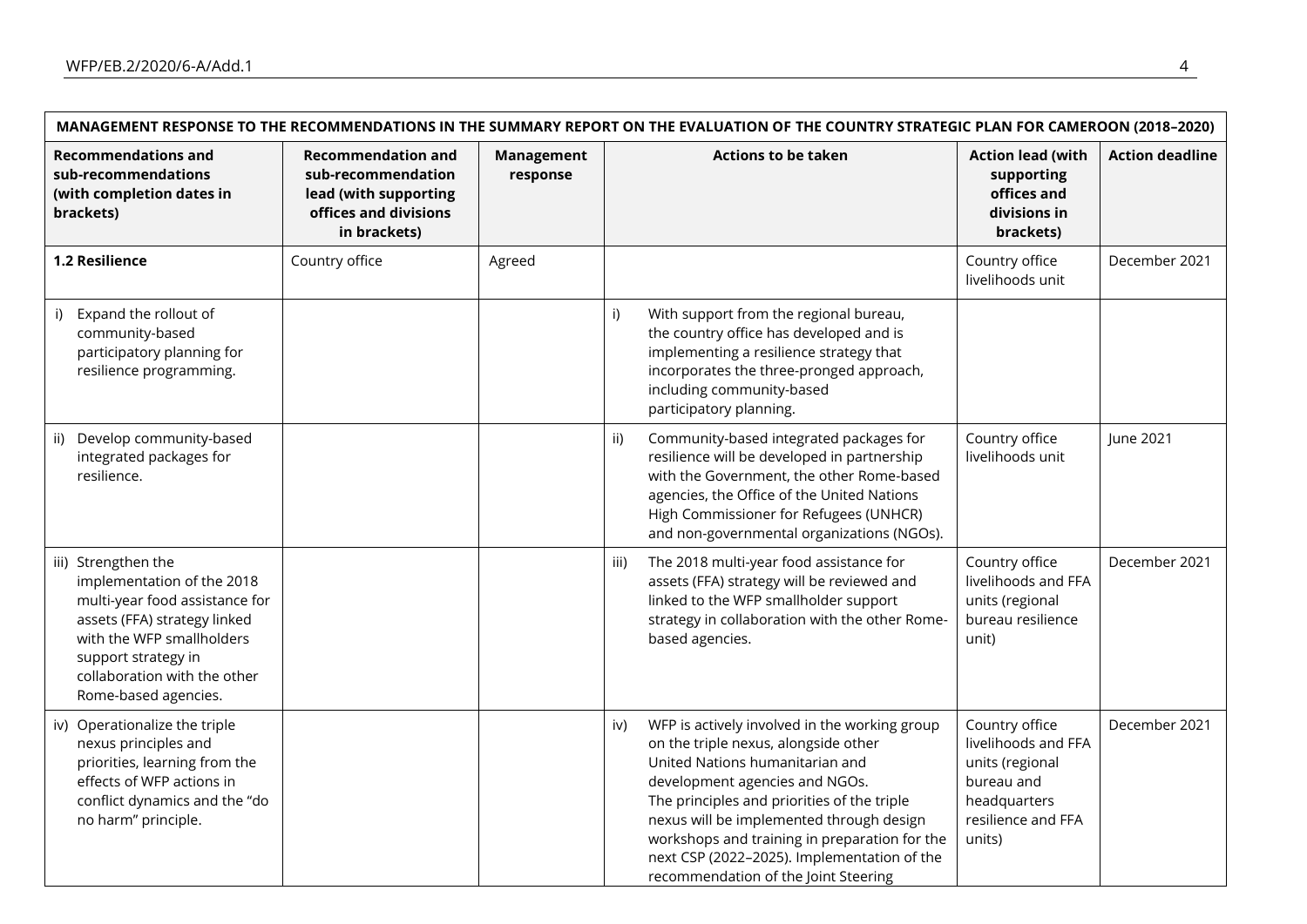| MANAGEMENT RESPONSE TO THE RECOMMENDATIONS IN THE SUMMARY REPORT ON THE EVALUATION OF THE COUNTRY STRATEGIC PLAN FOR CAMEROON (2018-2020) |                                                                                                                   |                               |                                                                                                                                                                                                                                                                                                                                                                                                                                                                                                                                  |                                                                                                                        |                        |  |  |
|-------------------------------------------------------------------------------------------------------------------------------------------|-------------------------------------------------------------------------------------------------------------------|-------------------------------|----------------------------------------------------------------------------------------------------------------------------------------------------------------------------------------------------------------------------------------------------------------------------------------------------------------------------------------------------------------------------------------------------------------------------------------------------------------------------------------------------------------------------------|------------------------------------------------------------------------------------------------------------------------|------------------------|--|--|
| <b>Recommendations and</b><br>sub-recommendations<br>(with completion dates in<br>brackets)                                               | <b>Recommendation and</b><br>sub-recommendation<br>lead (with supporting<br>offices and divisions<br>in brackets) | <b>Management</b><br>response | <b>Actions to be taken</b>                                                                                                                                                                                                                                                                                                                                                                                                                                                                                                       | <b>Action lead (with</b><br>supporting<br>offices and<br>divisions in<br>brackets)                                     | <b>Action deadline</b> |  |  |
|                                                                                                                                           |                                                                                                                   |                               | Committee will inform the WFP country office<br>on the integration of peacebuilding and<br>conflict sensitivity into conflict analysis.<br>In accordance with the global agreement<br>between WFP and the Stockholm<br>International Peace Research Institute,<br>the country office will liaise with headquarters<br>on the feasibility of establishing a one-year<br>knowledge partnership as part of WFP's wider<br>efforts to strengthen the contribution of its<br>food assistance to improving the prospects<br>for peace. |                                                                                                                        |                        |  |  |
| 1.3 Capacity strengthening                                                                                                                | Country office                                                                                                    | Agreed                        |                                                                                                                                                                                                                                                                                                                                                                                                                                                                                                                                  | Country office<br>livelihoods and FFA<br>units (regional<br>bureau and<br>headquarters<br>resilience and FFA<br>units) | December 2021          |  |  |
| i) Develop a capacity<br>strengthening strategy at the<br>organizational, enabling-<br>environment, and individual<br>levels.             |                                                                                                                   |                               | i)<br>A multi-level capacity strengthening plan that<br>contributes to enhanced capacity to deliver<br>on CSP objectives will be developed.                                                                                                                                                                                                                                                                                                                                                                                      |                                                                                                                        |                        |  |  |
| ii) Prioritize WFP's comparative<br>advantages in Cameroon.                                                                               |                                                                                                                   |                               | ii)<br>WFP will conduct an assessment of needs for<br>government capacity strengthening in areas in<br>which WFP has a comparative advantage in<br>Cameroon - management of food and nutrition<br>assistance programmes, social protection,<br>emergency preparedness and response, food<br>security monitoring and analysis, disaster<br>management, and supply chain services.                                                                                                                                                 |                                                                                                                        |                        |  |  |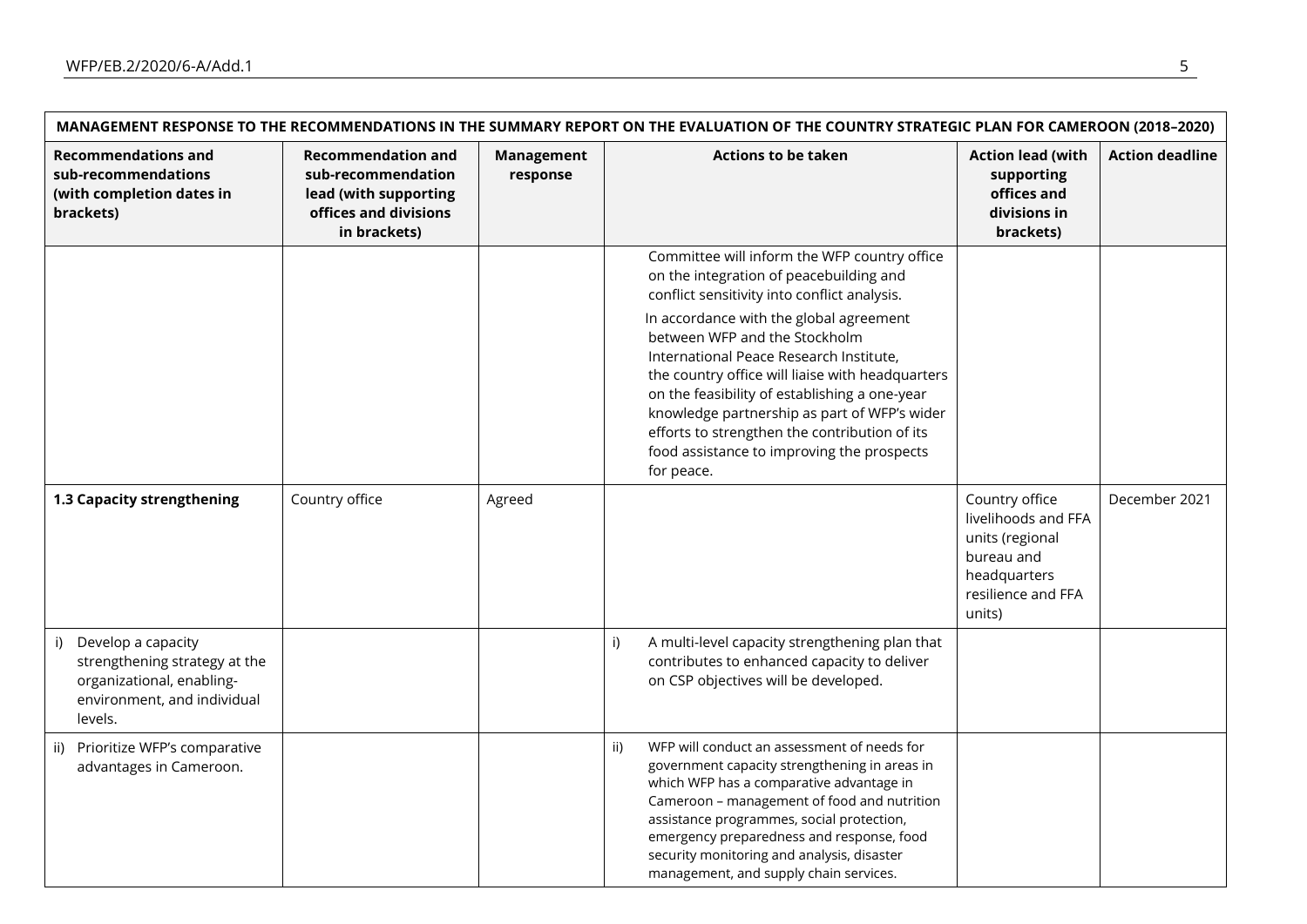|                                                                                                                                                                                                                                                                                                        | MANAGEMENT RESPONSE TO THE RECOMMENDATIONS IN THE SUMMARY REPORT ON THE EVALUATION OF THE COUNTRY STRATEGIC PLAN FOR CAMEROON (2018-2020)                                                                                         |                        |                                                                                                                                                                                    |                                                                                    |                        |  |  |
|--------------------------------------------------------------------------------------------------------------------------------------------------------------------------------------------------------------------------------------------------------------------------------------------------------|-----------------------------------------------------------------------------------------------------------------------------------------------------------------------------------------------------------------------------------|------------------------|------------------------------------------------------------------------------------------------------------------------------------------------------------------------------------|------------------------------------------------------------------------------------|------------------------|--|--|
| <b>Recommendations and</b><br>sub-recommendations<br>(with completion dates in<br>brackets)                                                                                                                                                                                                            | <b>Recommendation and</b><br>sub-recommendation<br>lead (with supporting<br>offices and divisions<br>in brackets)                                                                                                                 | Management<br>response | <b>Actions to be taken</b>                                                                                                                                                         | <b>Action lead (with</b><br>supporting<br>offices and<br>divisions in<br>brackets) | <b>Action deadline</b> |  |  |
| iii) Define WFP's role in<br>strengthening national<br>capacity in social safety nets<br>in partnership with:<br>a) the World Bank and UNHCR<br>on targeting and identification<br>systems; b) UNICEF on school<br>feeding for health and<br>nutrition; and<br>c) FAO on home-grown school<br>feeding. |                                                                                                                                                                                                                                   |                        | WFP will work in partnership with other<br>iii)<br>United Nations agencies on strengthening<br>national capacity in social protection and the<br>delivery of social safety nets.   |                                                                                    |                        |  |  |
| <b>Recommendation 2:</b><br>Enhance strategic partnerships,<br>funding and advocacy.<br>(2022)                                                                                                                                                                                                         | Country office (regional<br>bureau, Public<br>Partnerships and<br>Resourcing Division (PPR),<br>Private Partnerships and<br>Fundraising Division (PPF)<br>and Communications,<br><b>Advocacy and Marketing</b><br>Division (CAM)) | Agreed                 |                                                                                                                                                                                    |                                                                                    |                        |  |  |
| 2.1 Finalize the fundraising<br>strategy, in line with the next CSP<br>strategic priorities focusing on:                                                                                                                                                                                               |                                                                                                                                                                                                                                   | Agreed                 |                                                                                                                                                                                    |                                                                                    |                        |  |  |
| i) diversification of funding<br>sources;                                                                                                                                                                                                                                                              |                                                                                                                                                                                                                                   |                        | i) a) An internal review and brainstorming session<br>will be conducted with the aim of mapping<br>existing and potential partners that could<br>serve as diverse funding sources. | Country office<br>(regional bureau,<br>PPR, PPF and CAM)                           | May 2020               |  |  |
|                                                                                                                                                                                                                                                                                                        |                                                                                                                                                                                                                                   |                        | i) b) The draft fundraising strategy and partnership<br>action plan will be finalized in line with the<br>next CSP.                                                                | Country office<br>(regional bureau,<br>PPR, PPF and CAM)                           | June 2021              |  |  |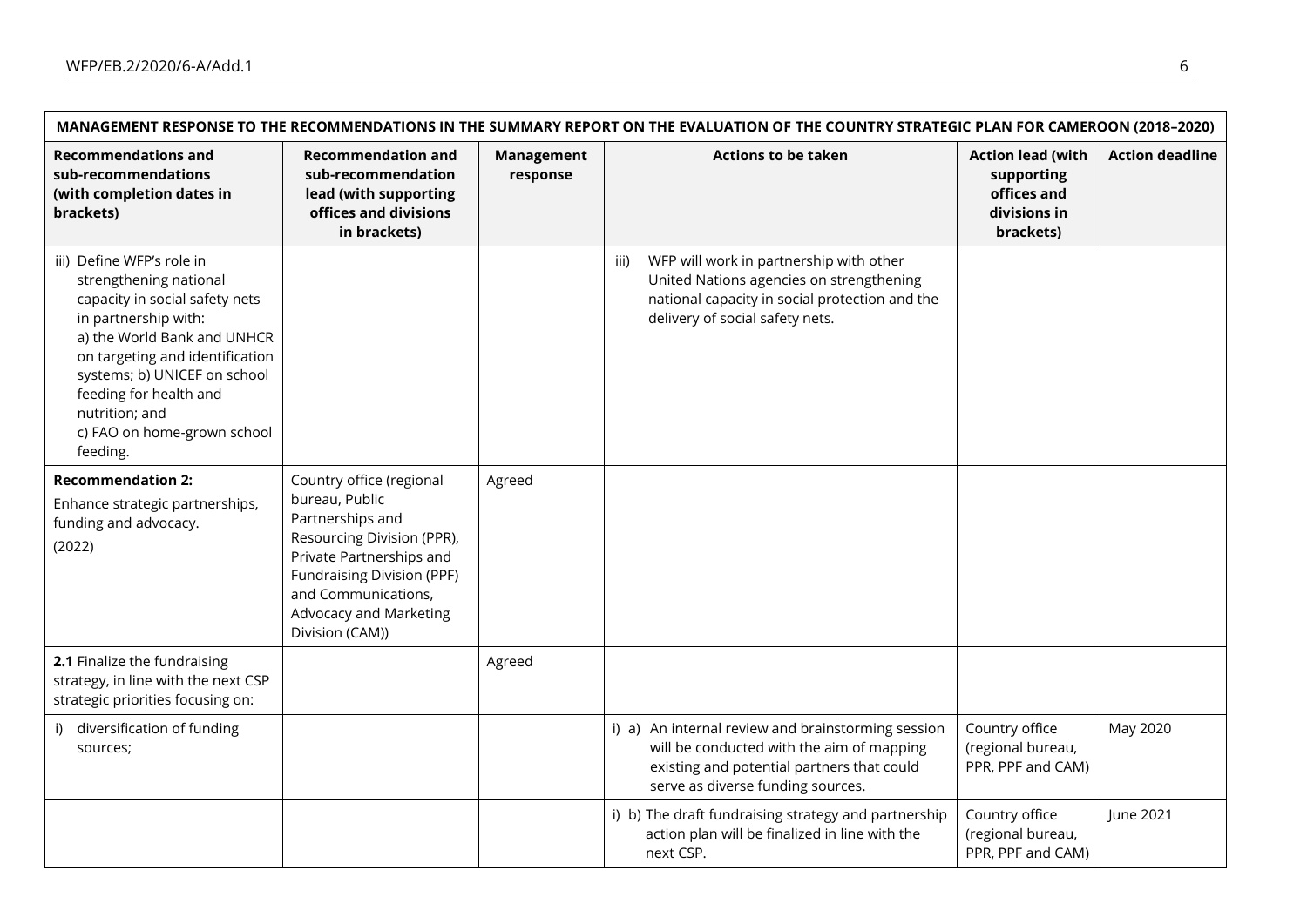| MANAGEMENT RESPONSE TO THE RECOMMENDATIONS IN THE SUMMARY REPORT ON THE EVALUATION OF THE COUNTRY STRATEGIC PLAN FOR CAMEROON (2018-2020) |                                                                                                                   |                        |                                                                                                                                                                                                                                                                                  |                                                                                     |                        |  |  |
|-------------------------------------------------------------------------------------------------------------------------------------------|-------------------------------------------------------------------------------------------------------------------|------------------------|----------------------------------------------------------------------------------------------------------------------------------------------------------------------------------------------------------------------------------------------------------------------------------|-------------------------------------------------------------------------------------|------------------------|--|--|
| <b>Recommendations and</b><br>sub-recommendations<br>(with completion dates in<br>brackets)                                               | <b>Recommendation and</b><br>sub-recommendation<br>lead (with supporting<br>offices and divisions<br>in brackets) | Management<br>response | <b>Actions to be taken</b>                                                                                                                                                                                                                                                       | <b>Action lead (with</b><br>supporting<br>offices and<br>divisions in<br>brackets)  | <b>Action deadline</b> |  |  |
| ii) resource mobilization for<br>national capacity<br>strengthening; and                                                                  |                                                                                                                   |                        | WFP will consult existing donors with a view<br>ii)<br>to positioning itself as a key partner for<br>national capacity strengthening in the<br>next CSP.                                                                                                                         | Country office<br>(regional bureau,<br>PPR, PPF and CAM)                            | May 2021               |  |  |
| iii) positioning of WFP as an<br>implementing agency for<br>programmes funded by the<br>Government.                                       |                                                                                                                   |                        | Government partners will be consulted on the<br>iii)<br>potential for WFP to tap into national<br>resources, including those from international<br>financial institutions.                                                                                                       | Country office<br>(the regional<br>bureau)                                          | May 2021               |  |  |
| 2.2 Deepen donor engagement in<br>technical dialogue based on<br>evidence and lessons learned<br>from WFP's experience.                   |                                                                                                                   | Agreed                 | Regular donor briefings will be held for<br>i)<br>sharing updates on operations, challenges<br>and any evidence and lessons learned from<br>WFP's ongoing interventions. Donors will be<br>provided with first-hand information and<br>invited to provide feedback and comments. | Country office<br>donor relations<br>unit (regional<br>bureau<br>partnerships unit) | December 2021          |  |  |
|                                                                                                                                           |                                                                                                                   |                        | Relevant donors will be invited to participate<br>ii)<br>in technical reviews and missions<br>where possible.                                                                                                                                                                    | Country office<br>donor relations<br>unit (regional<br>bureau<br>partnerships unit) | December 2021          |  |  |
| 2.3 Strengthen partnerships to<br>support programming and<br>strategic priorities in:                                                     | Country office programme<br>unit                                                                                  | Agreed.                | Actions to strengthen partnerships that support<br>programming and strategic priorities include<br>the following:                                                                                                                                                                | Country office<br>programme,<br>livelihoods and FFA<br>units                        | December 2021          |  |  |
| i) FFA in refugee settings -<br>UNHCR;                                                                                                    |                                                                                                                   |                        | FFA projects are being implemented for<br>i)<br>refugee host communities in collaboration<br>with UNHCR and cooperating partners.                                                                                                                                                |                                                                                     |                        |  |  |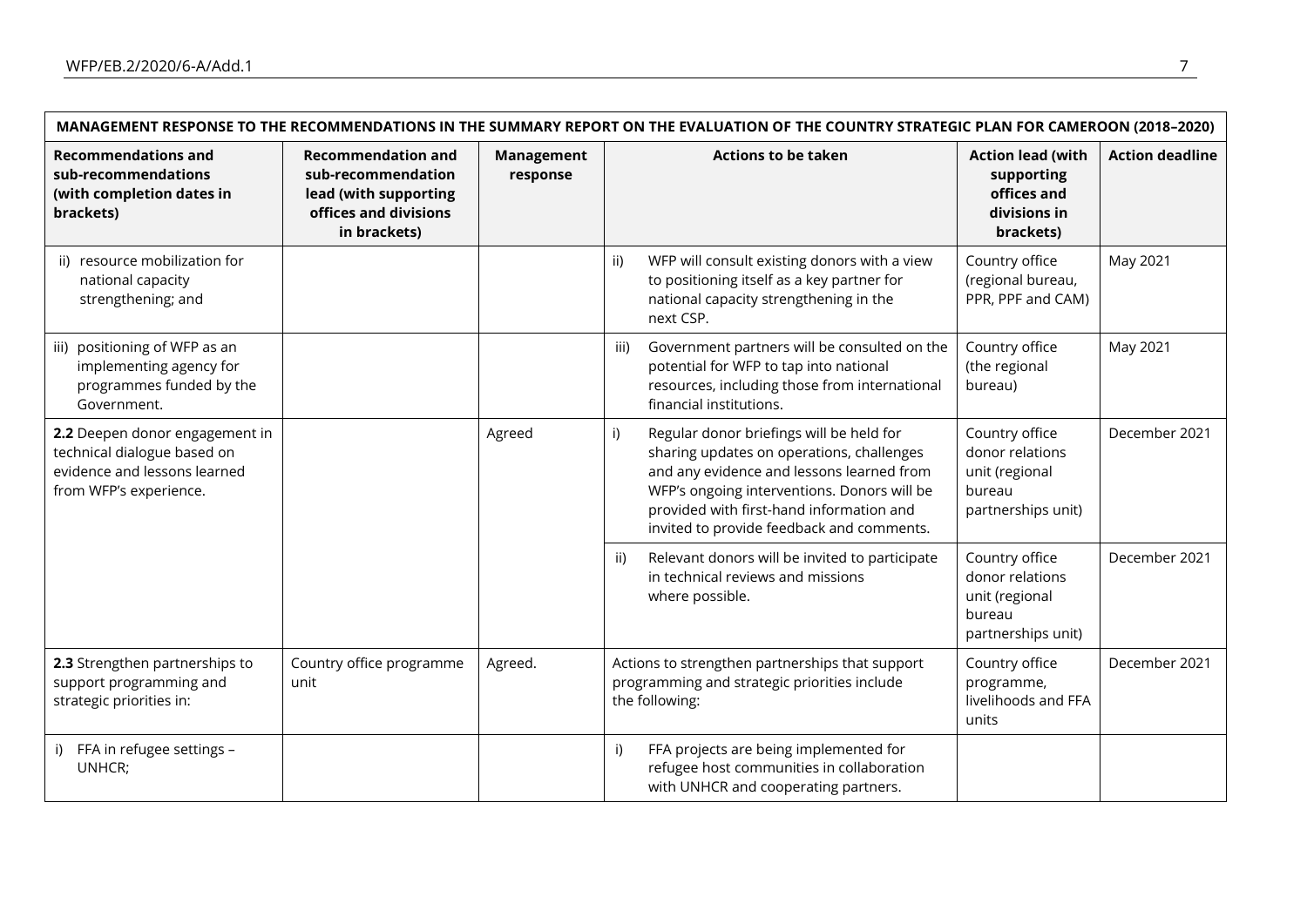F

| MANAGEMENT RESPONSE TO THE RECOMMENDATIONS IN THE SUMMARY REPORT ON THE EVALUATION OF THE COUNTRY STRATEGIC PLAN FOR CAMEROON (2018-2020) |                                                                                                                   |                               |                                                                                                                                                                                                                                                                                                                                                                                                                                                                                                                                                                                                                                     |                                                                                    |                        |  |
|-------------------------------------------------------------------------------------------------------------------------------------------|-------------------------------------------------------------------------------------------------------------------|-------------------------------|-------------------------------------------------------------------------------------------------------------------------------------------------------------------------------------------------------------------------------------------------------------------------------------------------------------------------------------------------------------------------------------------------------------------------------------------------------------------------------------------------------------------------------------------------------------------------------------------------------------------------------------|------------------------------------------------------------------------------------|------------------------|--|
| <b>Recommendations and</b><br>sub-recommendations<br>(with completion dates in<br>brackets)                                               | <b>Recommendation and</b><br>sub-recommendation<br>lead (with supporting<br>offices and divisions<br>in brackets) | <b>Management</b><br>response | <b>Actions to be taken</b>                                                                                                                                                                                                                                                                                                                                                                                                                                                                                                                                                                                                          | <b>Action lead (with</b><br>supporting<br>offices and<br>divisions in<br>brackets) | <b>Action deadline</b> |  |
| ii) a joint implementation<br>strategy to support<br>smallholders using lessons<br>learned on food systems -<br>FAO and IFAD;             |                                                                                                                   |                               | ii) a) A strategy for the implementation of<br>smallholder agriculture market support<br>initiatives was developed in January 2020 in<br>collaboration with the Government and with<br>support from the regional bureau<br>resilience unit.<br>ii) b) In August 2020, the country office and IFAD<br>signed a memorandum of understanding on<br>reinforcing government capacity to support<br>smallholders, based on lessons learned from<br>WFP's work on food systems. In addition, a<br>joint project on implementing a resilience<br>programme in the Far North region has been<br>developed with FAO.                          | Country office<br>programme,<br>nutrition,<br>livelihoods and FFA<br>units         |                        |  |
| iii) national capacity to<br>implement an effective<br>nutrition strategy - UNICEF;                                                       |                                                                                                                   |                               | iii) a) In collaboration with UNICEF, WFP is providing<br>the national inter-ministerial committee for<br>the fight against malnutrition with support for<br>the creation of regional level committees, in<br>accordance with the Government's<br>decentralization process.<br>iii) b) WFP is conducting fill-the-nutrient gap<br>analysis to support the design of<br>evidence based multi-sector nutrition<br>strategies and programmes in Cameroon.<br>iii) c) The national inter-ministerial committee for<br>the fight against malnutrition is being<br>provided with support for dissemination of<br>the Cameroon food guide. | Country office<br>programme and<br>gender and<br>protection units                  |                        |  |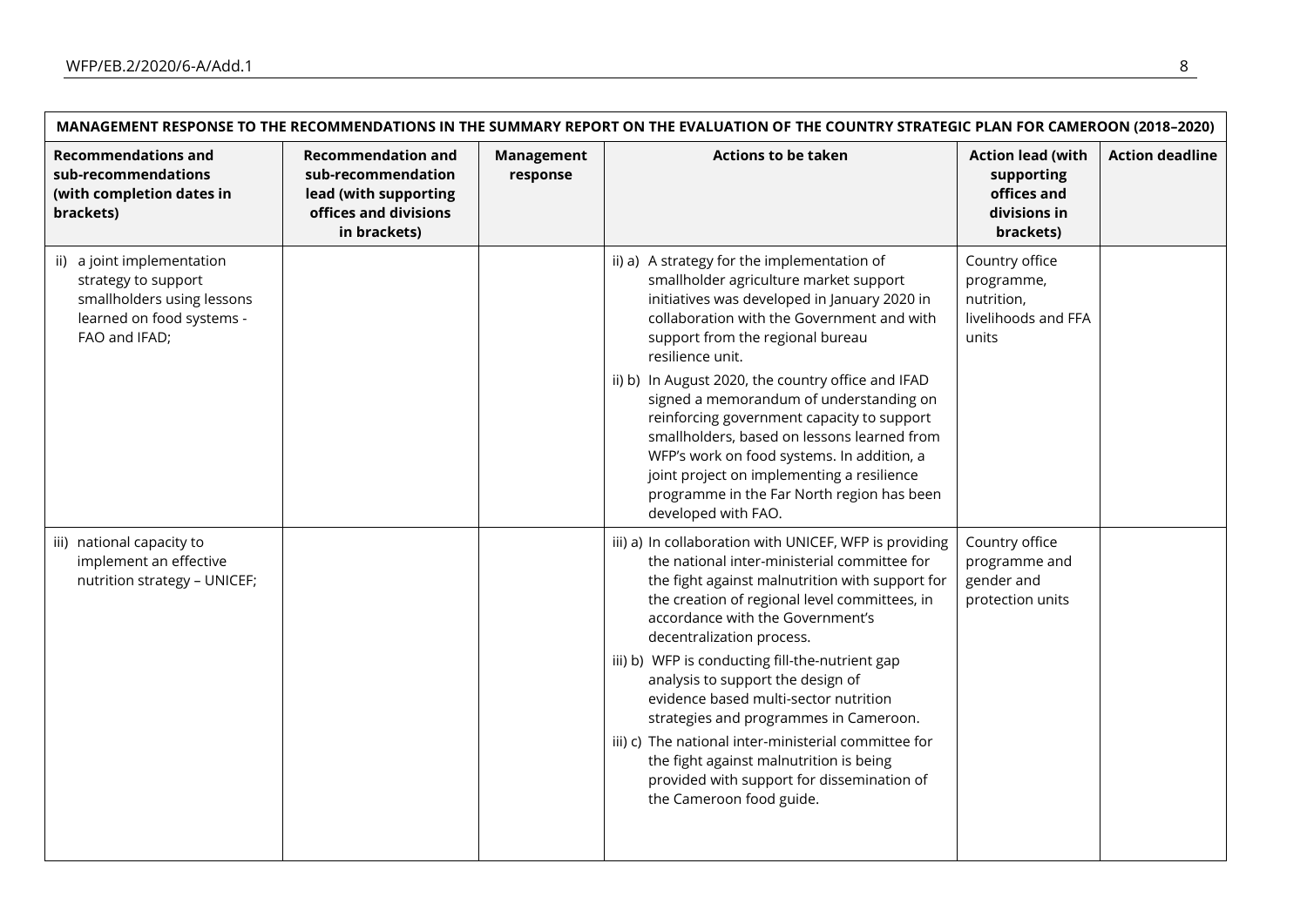$\mathsf{r}$ 

| MANAGEMENT RESPONSE TO THE RECOMMENDATIONS IN THE SUMMARY REPORT ON THE EVALUATION OF THE COUNTRY STRATEGIC PLAN FOR CAMEROON (2018-2020)                                                                                                                                                                                                   |                                                                                                                   |                               |                                                                                                                                                                                                                                                                                                                                                                                                                                                                                                                                                                                                                                                                                                                                                                                                                                                                                                                        |                                                                                    |                        |  |
|---------------------------------------------------------------------------------------------------------------------------------------------------------------------------------------------------------------------------------------------------------------------------------------------------------------------------------------------|-------------------------------------------------------------------------------------------------------------------|-------------------------------|------------------------------------------------------------------------------------------------------------------------------------------------------------------------------------------------------------------------------------------------------------------------------------------------------------------------------------------------------------------------------------------------------------------------------------------------------------------------------------------------------------------------------------------------------------------------------------------------------------------------------------------------------------------------------------------------------------------------------------------------------------------------------------------------------------------------------------------------------------------------------------------------------------------------|------------------------------------------------------------------------------------|------------------------|--|
| <b>Recommendations and</b><br>sub-recommendations<br>(with completion dates in<br>brackets)                                                                                                                                                                                                                                                 | <b>Recommendation and</b><br>sub-recommendation<br>lead (with supporting<br>offices and divisions<br>in brackets) | <b>Management</b><br>response | <b>Actions to be taken</b>                                                                                                                                                                                                                                                                                                                                                                                                                                                                                                                                                                                                                                                                                                                                                                                                                                                                                             | <b>Action lead (with</b><br>supporting<br>offices and<br>divisions in<br>brackets) | <b>Action deadline</b> |  |
| iv) the 2019 United Nations joint<br>resilience programmes and<br>lessons learned - resilience<br>working group;                                                                                                                                                                                                                            |                                                                                                                   |                               | iv) a) The three-pronged approach planning tool<br>will be rolled out nationally to facilitate the<br>design of resilience building programmes that<br>contribute to the Government's capacity to<br>achieve zero hunger in Cameroon, encourage<br>all stakeholders to align themselves behind<br>Government and community priorities, and<br>provide the Government with all the training<br>it needs for taking over the three elements of<br>the three-pronged approach. The resilience<br>building programmes should focus on district<br>governments and communities.<br>iv) b) WFP will maintain its active participation in<br>the resilience working group, alongside other<br>United Nations agencies, government<br>institutions and NGOs. Implementation of<br>joint resilience programmes in the East and<br>Far North regions is being monitored and<br>lessons learned exercises are being<br>conducted. | Country office<br>programme and<br>cash-based<br>transfer units                    |                        |  |
| v) mobilization of additional<br>technical expertise on gender<br>and protection -Plan<br>International, the United<br>Nations Entity for Gender<br>Equality and the<br><b>Empowerment of Women</b><br>(UN-Women), the United<br>Nations Population Fund and<br>the International Federation<br>of Red Cross and<br>Red Crescent Societies; |                                                                                                                   |                               | The country office gender and protection unit<br>V)<br>works closely with United Nations and NGO<br>partners on mobilizing additional technical<br>expertise in gender and protection issues<br>with the aim of providing enhanced support<br>to the Government. Partners include the<br>United Nations Office for the Coordination of<br>Humanitarian Affairs, GenCap,<br>Plan International, the United Nations Entity<br>for Gender Equality and the Empowerment of<br>Women and the United Nations Population<br>Fund. All FFA projects are thoroughly<br>reviewed to ensure that gender and                                                                                                                                                                                                                                                                                                                       |                                                                                    |                        |  |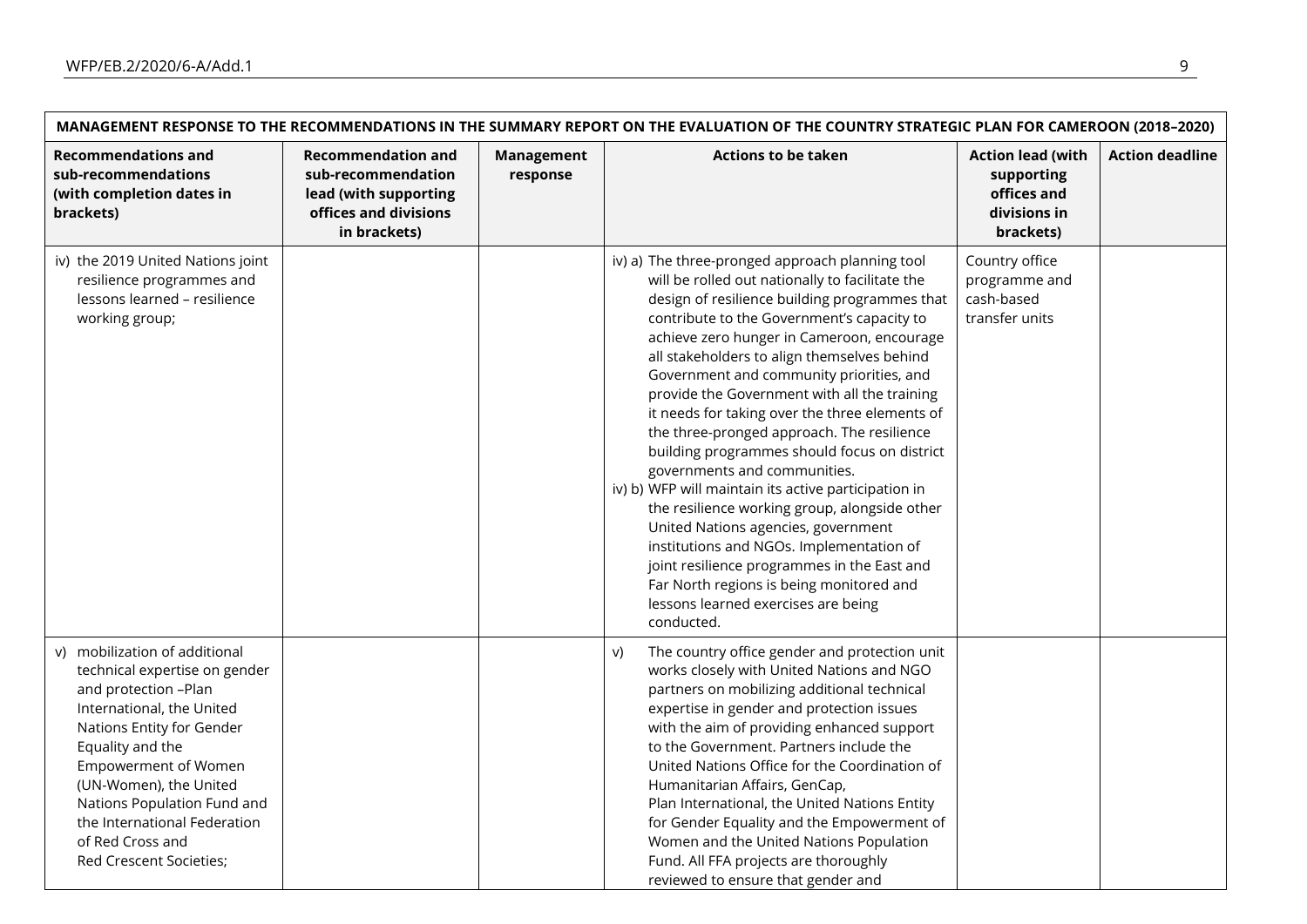$\mathsf{r}$ 

| <b>Recommendations and</b><br>sub-recommendations<br>(with completion dates in<br>brackets)                                                 | <b>Recommendation and</b><br>sub-recommendation<br>lead (with supporting<br>offices and divisions<br>in brackets)                                                                                                                  | <b>Management</b><br>response | <b>Actions to be taken</b>                                                                                                                                                                                                                                                                                                                                                                                                                                                                                                                                                                                                                                                                                      | <b>Action lead (with</b><br>supporting<br>offices and<br>divisions in<br>brackets)                       | <b>Action deadline</b> |
|---------------------------------------------------------------------------------------------------------------------------------------------|------------------------------------------------------------------------------------------------------------------------------------------------------------------------------------------------------------------------------------|-------------------------------|-----------------------------------------------------------------------------------------------------------------------------------------------------------------------------------------------------------------------------------------------------------------------------------------------------------------------------------------------------------------------------------------------------------------------------------------------------------------------------------------------------------------------------------------------------------------------------------------------------------------------------------------------------------------------------------------------------------------|----------------------------------------------------------------------------------------------------------|------------------------|
|                                                                                                                                             |                                                                                                                                                                                                                                    |                               | protection issues are reflected, and<br>implementation is closely monitored.                                                                                                                                                                                                                                                                                                                                                                                                                                                                                                                                                                                                                                    |                                                                                                          |                        |
| vi) national safety nets project<br>and SCOPE - Ministry of<br>Economic, Planning and<br>Regional Development,<br>the World Bank and UNHCR. |                                                                                                                                                                                                                                    |                               | vi) a) The national safety nets project is not yet<br>strong enough to be used in WFP operations.<br>WFP is working with the Government<br>(Ministry of Social Affairs) and UNICEF on<br>setting up a unified social registry that will<br>include beneficiary refugees and internally<br>displaced persons in WFP-assisted areas.<br>vi) b) SCOPE is used systematically and all WFP<br>beneficiaries, including those of resilience<br>activities, are registered on the platform.<br>vi) c) Memoranda of understanding for specific<br>joint activities with these partners will be<br>signed where possible. Joint activities,<br>including joint assessments and training<br>courses, will be carried out. | Country office<br>programme,<br>gender, protection<br>and cash-based<br>transfer units and<br>management |                        |
| Recommendation 3: Invest in an<br>evidence base to support the<br>strategic focus and the CSP<br>implementation strategy.<br>(June 2021)    | Country office (regional<br>bureau, Research,<br>Assessment and<br>Monitoring Division (RAM),<br>Nutrition Division (OSN),<br><b>Emergency Operations</b><br>Division (EME) and the<br>Direct Implementation<br>Programme Service. | Agreed                        |                                                                                                                                                                                                                                                                                                                                                                                                                                                                                                                                                                                                                                                                                                                 |                                                                                                          |                        |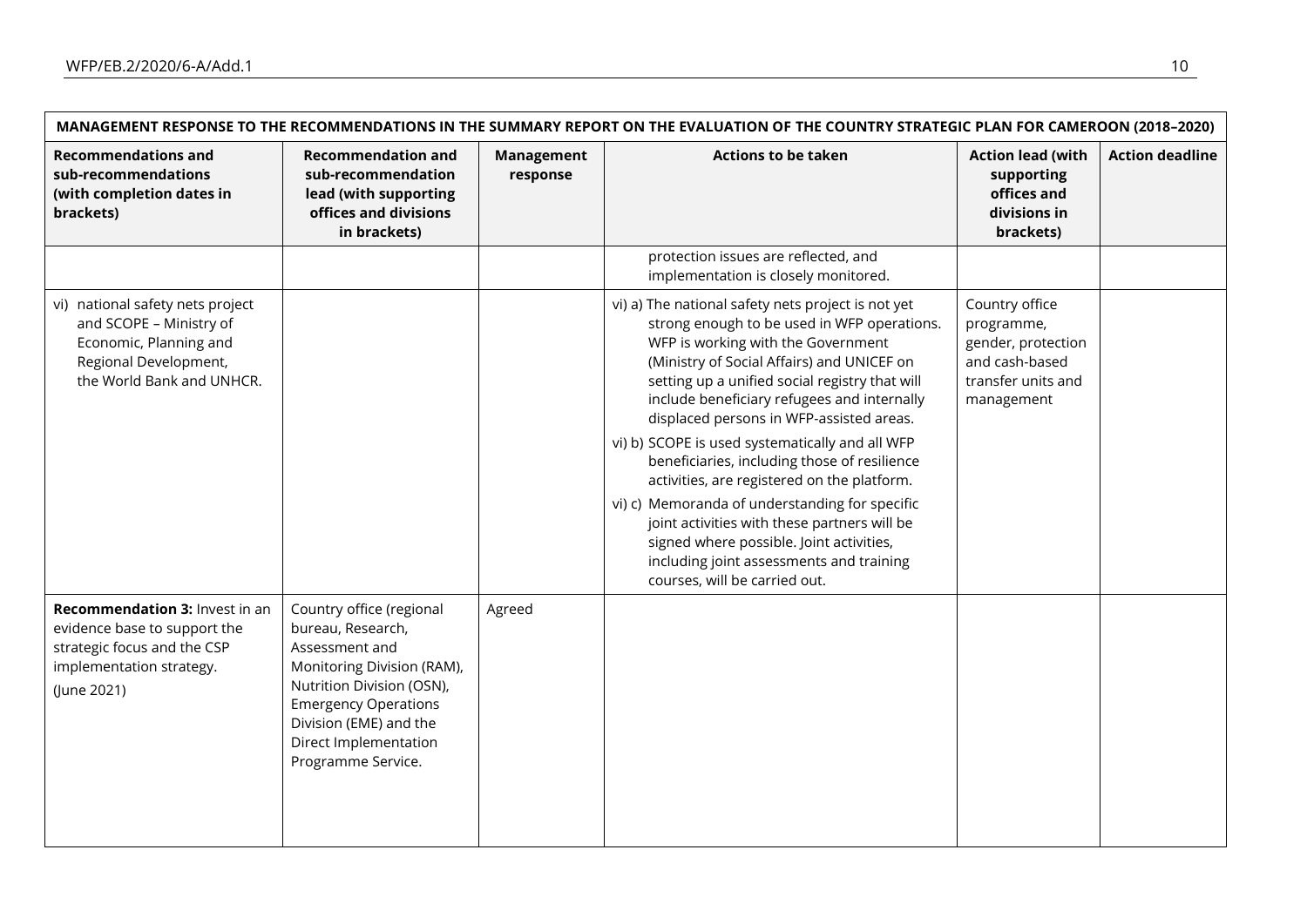$\blacksquare$ 

| MANAGEMENT RESPONSE TO THE RECOMMENDATIONS IN THE SUMMARY REPORT ON THE EVALUATION OF THE COUNTRY STRATEGIC PLAN FOR CAMEROON (2018-2020)                                                                                           |                                                                                                                   |                        |                                                                                                                                                                                                                                                                                   |                                                                                       |                                                        |  |  |  |
|-------------------------------------------------------------------------------------------------------------------------------------------------------------------------------------------------------------------------------------|-------------------------------------------------------------------------------------------------------------------|------------------------|-----------------------------------------------------------------------------------------------------------------------------------------------------------------------------------------------------------------------------------------------------------------------------------|---------------------------------------------------------------------------------------|--------------------------------------------------------|--|--|--|
| <b>Recommendations and</b><br>sub-recommendations<br>(with completion dates in<br>brackets)                                                                                                                                         | <b>Recommendation and</b><br>sub-recommendation<br>lead (with supporting<br>offices and divisions<br>in brackets) | Management<br>response | <b>Actions to be taken</b>                                                                                                                                                                                                                                                        | <b>Action lead (with</b><br>supporting<br>offices and<br>divisions in<br>brackets)    | <b>Action deadline</b>                                 |  |  |  |
| 3.1 In partnership with the food<br>security working group and the<br>nutrition multisector<br>coordination group, consolidate a<br>contextual analysis of underlying<br>causes of food insecurity and<br>malnutrition in order to: | Country office programme<br>unit                                                                                  | Agreed                 |                                                                                                                                                                                                                                                                                   |                                                                                       |                                                        |  |  |  |
| i) systematically consider<br>gender and conflict dynamics;<br>and                                                                                                                                                                  |                                                                                                                   |                        | i)<br>Indicators are systematically disaggregated by<br>sex, and gender-specific indicators and<br>included in assessments. An assessment of<br>social cohesion in Cameroon, which will cover<br>the dynamics of conflict and use qualitative<br>data, is planned for early 2021. | Country office<br>programme, -VAM<br>and nutrition units                              | December 2021                                          |  |  |  |
| identify opportunities for WFP<br>ii)<br>programming recognizing<br>Cameroon's diverse context.                                                                                                                                     |                                                                                                                   |                        | Regular gender- and conflict-sensitive<br>ii)<br>assessments and analyses will be carried out<br>to inform context analysis                                                                                                                                                       | Country office<br>programme,<br>monitoring and<br>evaluation, VAM<br>and gender units | December 2021<br>(and<br>subsequently<br>twice a year) |  |  |  |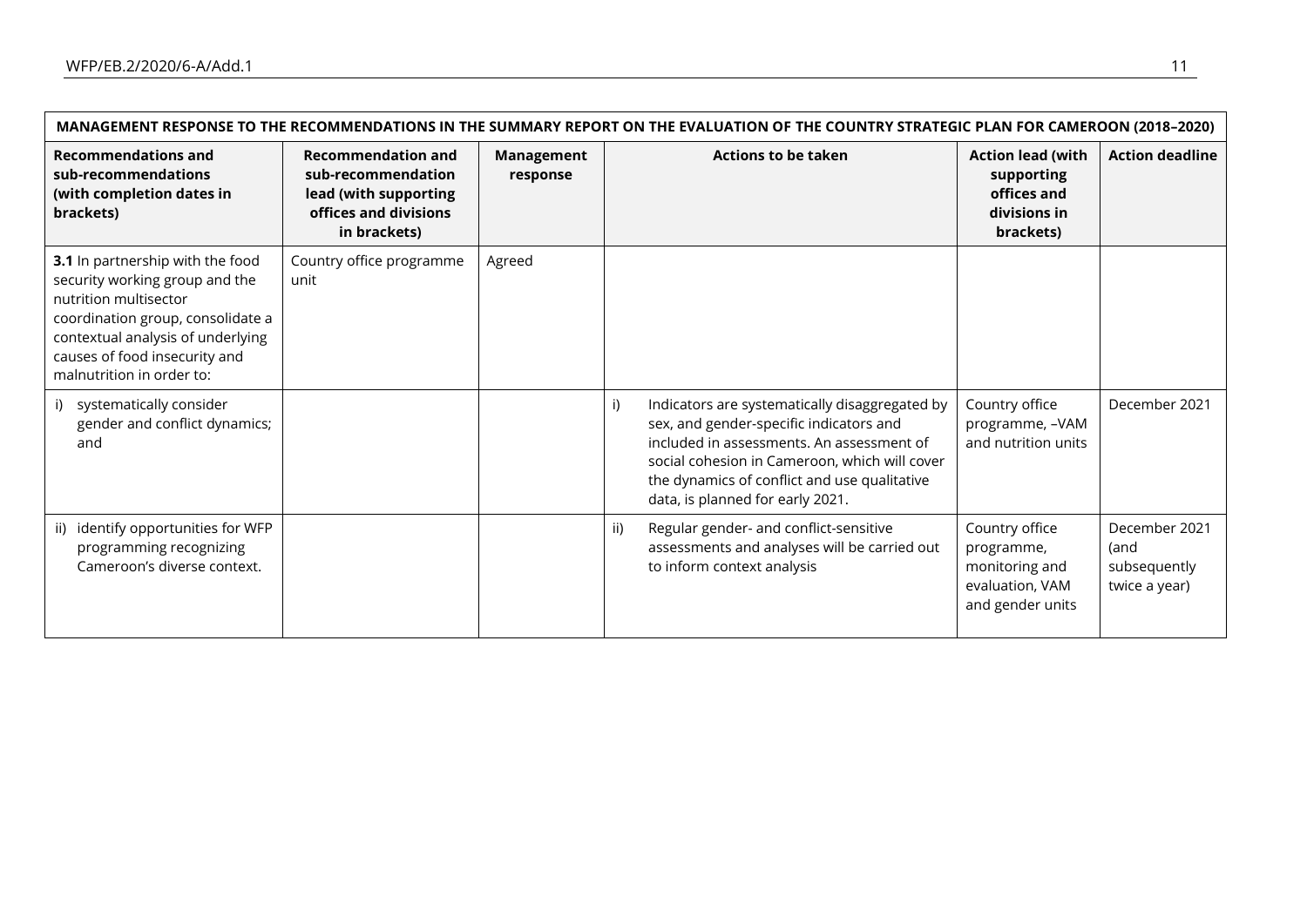| MANAGEMENT RESPONSE TO THE RECOMMENDATIONS IN THE SUMMARY REPORT ON THE EVALUATION OF THE COUNTRY STRATEGIC PLAN FOR CAMEROON (2018-2020)                                                                                                                                                                                                                                                                  |                                                                                                                   |                               |                                                                                                                                                                                                                    |                                                                                    |                        |  |  |
|------------------------------------------------------------------------------------------------------------------------------------------------------------------------------------------------------------------------------------------------------------------------------------------------------------------------------------------------------------------------------------------------------------|-------------------------------------------------------------------------------------------------------------------|-------------------------------|--------------------------------------------------------------------------------------------------------------------------------------------------------------------------------------------------------------------|------------------------------------------------------------------------------------|------------------------|--|--|
| <b>Recommendations and</b><br>sub-recommendations<br>(with completion dates in<br>brackets)                                                                                                                                                                                                                                                                                                                | <b>Recommendation and</b><br>sub-recommendation<br>lead (with supporting<br>offices and divisions<br>in brackets) | <b>Management</b><br>response | <b>Actions to be taken</b>                                                                                                                                                                                         | <b>Action lead (with</b><br>supporting<br>offices and<br>divisions in<br>brackets) | <b>Action deadline</b> |  |  |
| 3.2 Elaborate a robust theory of<br>change for the next CSP, in order<br>to:<br>strengthen the results-based<br>i)<br>management approach by<br>outlining causal pathways in<br>priority areas;<br>clarify and contextualize<br>ii)<br>assumptions underpinning<br>WFP contributions to<br>expected outcomes; and<br>explicitly identify internal and<br>iii)<br>external synergies of WFP<br>programming. | Country office (regional<br>bureau, RAM, OSN, EME<br>and the Direct<br>Implementation<br>Programme Service)       | Agreed                        | With support from the regional bureau, these<br>i)<br>three sub-recommendations will be<br>implemented as part of the development of a<br>theory of change for the next CSP.                                       | Country office<br>(regional bureau<br>programme unit)                              | December 2021          |  |  |
| 3.3 Develop a comprehensive CSP<br>implementation strategy<br>outlining:                                                                                                                                                                                                                                                                                                                                   | Country office (regional<br>bureau, RAM, OSN, EME<br>and the Direct<br>Implementation<br>Programme Service)       | Agreed                        |                                                                                                                                                                                                                    | Country office<br>(regional bureau<br>and targeting hub)                           |                        |  |  |
| i) standard operating<br>procedures for targeting,<br>including prioritization criteria<br>and key steps;                                                                                                                                                                                                                                                                                                  |                                                                                                                   |                               | i)<br>Implementation strategies for each<br>CSP activity will be reinforced with standard<br>operating procedures for major steps such as<br>targeting, and interlinkages among activities<br>will be highlighted. |                                                                                    | December 2020          |  |  |
| ii) implementation plans by<br>activity, explicitly clarifying<br>interlinkages; and                                                                                                                                                                                                                                                                                                                       |                                                                                                                   |                               | Contingency plans for general food<br>ii)<br>distribution and FFA activities will be<br>elaborated with partners, including UNHCR, at<br>the local level.                                                          |                                                                                    | December 2020          |  |  |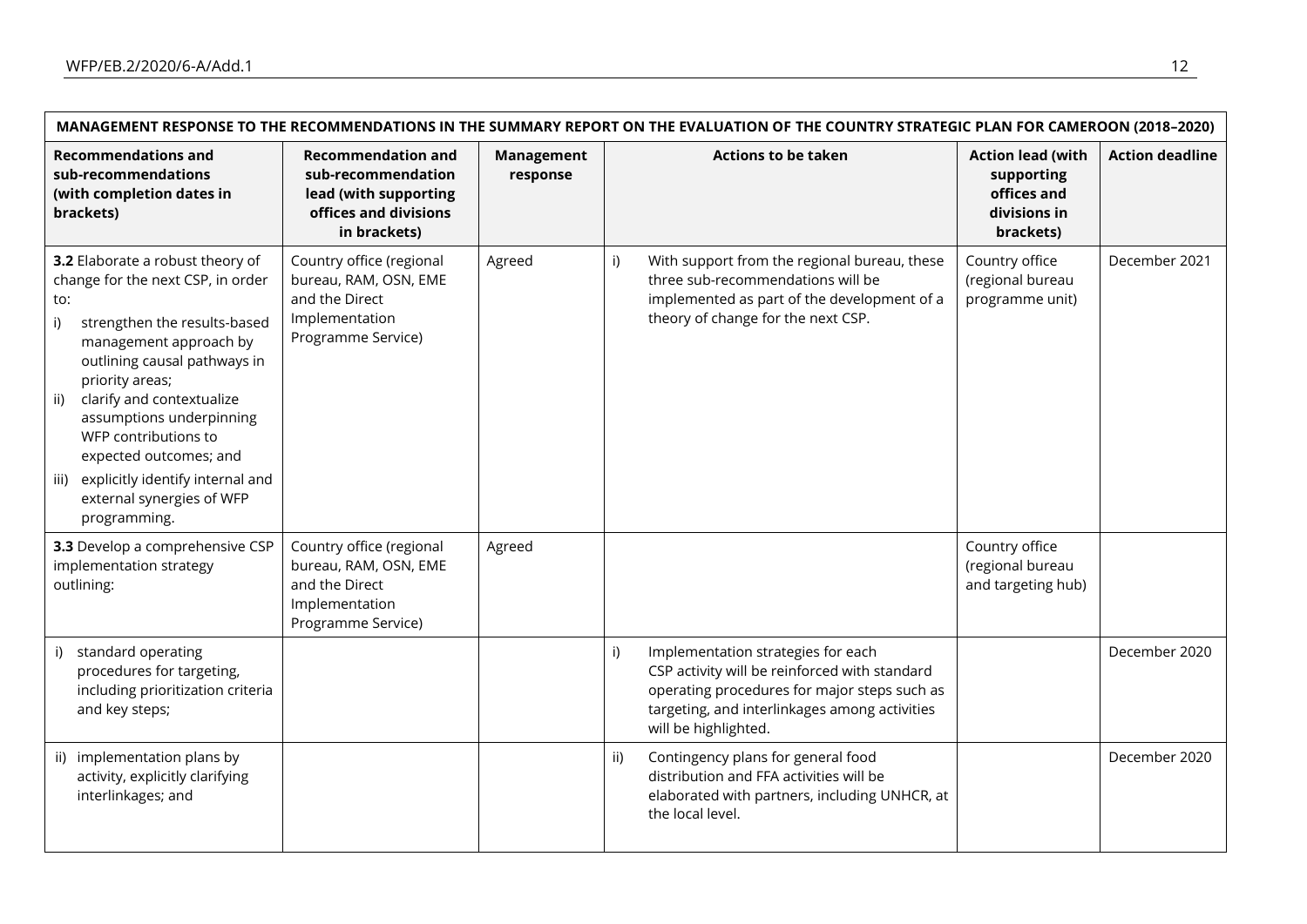| MANAGEMENT RESPONSE TO THE RECOMMENDATIONS IN THE SUMMARY REPORT ON THE EVALUATION OF THE COUNTRY STRATEGIC PLAN FOR CAMEROON (2018-2020)            |                                                                                                                   |                        |                                                                                                                                                                                                                                                                                                                                                                                                                                                                                |                                                                                    |                        |  |
|------------------------------------------------------------------------------------------------------------------------------------------------------|-------------------------------------------------------------------------------------------------------------------|------------------------|--------------------------------------------------------------------------------------------------------------------------------------------------------------------------------------------------------------------------------------------------------------------------------------------------------------------------------------------------------------------------------------------------------------------------------------------------------------------------------|------------------------------------------------------------------------------------|------------------------|--|
| <b>Recommendations and</b><br>sub-recommendations<br>(with completion dates in<br>brackets)                                                          | <b>Recommendation and</b><br>sub-recommendation<br>lead (with supporting<br>offices and divisions<br>in brackets) | Management<br>response | <b>Actions to be taken</b>                                                                                                                                                                                                                                                                                                                                                                                                                                                     | <b>Action lead (with</b><br>supporting<br>offices and<br>divisions in<br>brackets) | <b>Action deadline</b> |  |
| iii) explicit contingency planning<br>procedures for protecting<br>strategic investments from<br>the redirection of resources<br>to emergency needs. |                                                                                                                   |                        |                                                                                                                                                                                                                                                                                                                                                                                                                                                                                |                                                                                    |                        |  |
| Recommendation 4: Strengthen<br>human capacity to implement<br>ongoing priorities and prepare<br>for the next CSP. (2021)                            | Country office (regional<br>bureau and Human<br>Resources Division)                                               | Agreed                 |                                                                                                                                                                                                                                                                                                                                                                                                                                                                                |                                                                                    |                        |  |
| 4.1 Increase support for the<br>country office in programming<br>capacity for operational<br>effectiveness.                                          | Country office<br>(regional bureau)                                                                               | Agreed                 | i)<br>The country office is recruiting staff for critical<br>positions in the programme unit with a view<br>to reinforcing its teams at the central and<br>field office levels that support operations.<br>Learning and development plans will be<br>developed for all units.                                                                                                                                                                                                  | Country office<br>human resources<br>unit and heads of<br>other units              | December 2021          |  |
| Country office<br>4.2 Accelerate recruitment in<br>priority areas.                                                                                   |                                                                                                                   | Agreed                 | The country office will ensure the<br>i)<br>participation of key units in the<br>recruitment process.                                                                                                                                                                                                                                                                                                                                                                          | Country office<br>human resources<br>unit and heads of<br>other units              | December 2020          |  |
|                                                                                                                                                      |                                                                                                                   |                        | The country office has increased the number<br>ii)<br>of staff members in the South West and<br>North West field offices in Bamenda and<br>Buea, including by recruiting for additional<br>positions in logistics to support operations<br>and reinforce capacity strengthening<br>for partners.<br>Staffing needs in the North West and<br>South West regions will be reassessed<br>periodically with a view to ensuring that WFP<br>maintains capacity to continue effective | Country office<br>human resources<br>unit and heads of<br>other units              | December 2021          |  |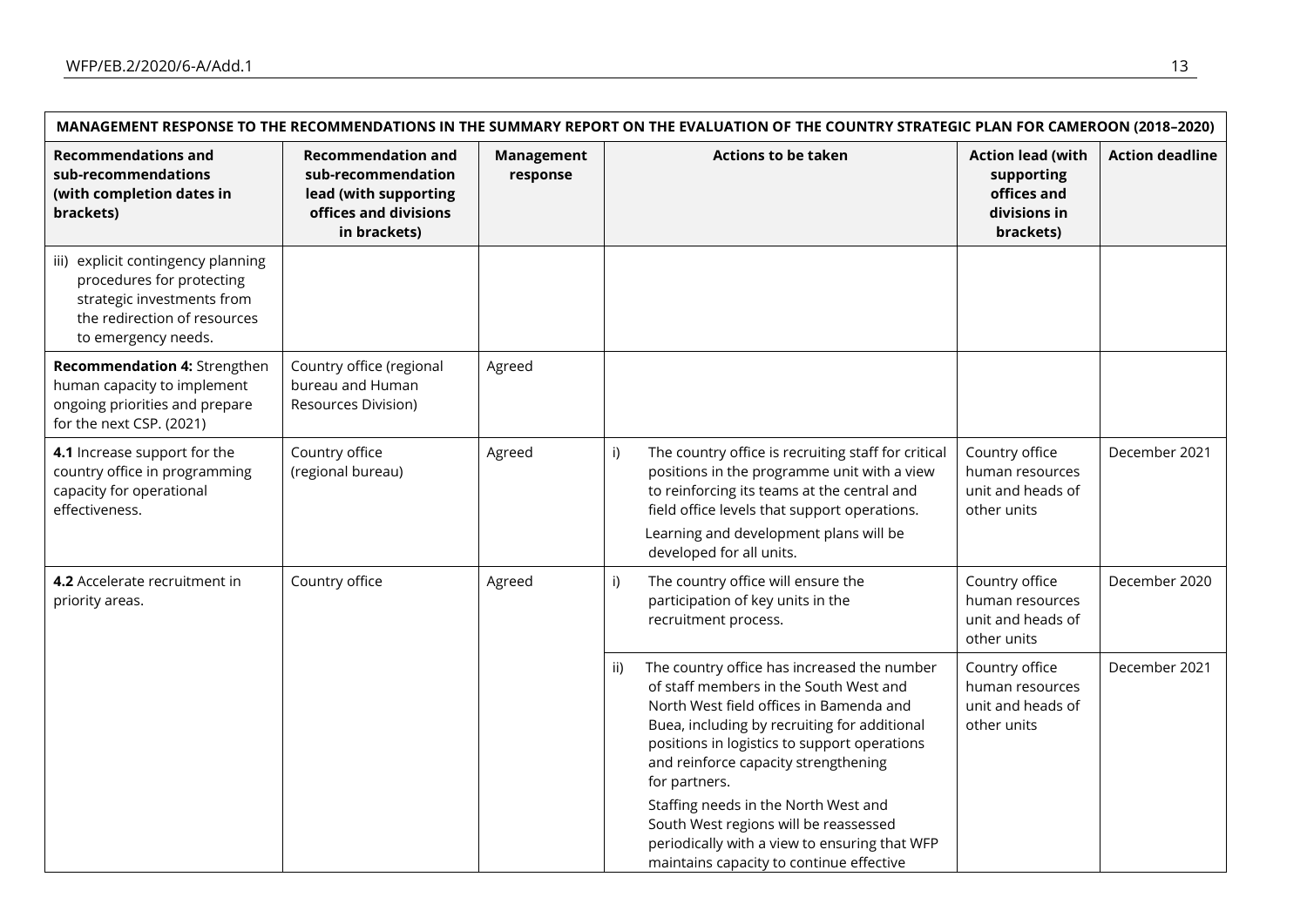|                                                                                                                                                                                                                                        | MANAGEMENT RESPONSE TO THE RECOMMENDATIONS IN THE SUMMARY REPORT ON THE EVALUATION OF THE COUNTRY STRATEGIC PLAN FOR CAMEROON (2018-2020)                     |                        |                                                                                                                                                                                                                                                                                                                                                                                                                                |                                                                                    |                        |
|----------------------------------------------------------------------------------------------------------------------------------------------------------------------------------------------------------------------------------------|---------------------------------------------------------------------------------------------------------------------------------------------------------------|------------------------|--------------------------------------------------------------------------------------------------------------------------------------------------------------------------------------------------------------------------------------------------------------------------------------------------------------------------------------------------------------------------------------------------------------------------------|------------------------------------------------------------------------------------|------------------------|
| <b>Recommendations and</b><br>sub-recommendations<br>(with completion dates in<br>brackets)                                                                                                                                            | <b>Recommendation and</b><br>sub-recommendation<br>lead (with supporting<br>offices and divisions<br>in brackets)                                             | Management<br>response | <b>Actions to be taken</b>                                                                                                                                                                                                                                                                                                                                                                                                     | <b>Action lead (with</b><br>supporting<br>offices and<br>divisions in<br>brackets) | <b>Action deadline</b> |
|                                                                                                                                                                                                                                        |                                                                                                                                                               |                        | implementation of the CSP while providing<br>operations and logistics services to partners.                                                                                                                                                                                                                                                                                                                                    |                                                                                    |                        |
| 4.3 Strengthen the human<br>resources unit to implement<br>human resource policy<br>systematically.                                                                                                                                    | Country office<br>(regional bureau)                                                                                                                           | Agreed                 | Staff for additional positions have been<br>i)<br>recruited and the country office will request<br>the regional bureau's assistance in<br>implementation of the human resources<br>policy and specifically in improving<br>gender parity in the office.                                                                                                                                                                        | Country office<br>human resources<br>unit                                          | Ongoing                |
| 4.4 Adjust the organigram to<br>align it with the upcoming CSP for<br>better internal communication,<br>coordination and integrated<br>programming.                                                                                    | Country office                                                                                                                                                | Agreed                 | The country office organigram is updated<br>i)<br>once a quarter in line with operational needs<br>and available resources.                                                                                                                                                                                                                                                                                                    | Country office<br>human resources<br>unit                                          | Ongoing                |
| <b>Recommendation 5: Improve</b><br>emergency preparedness, supply<br>chain and programme<br>effectiveness and efficiency.<br>(2021)                                                                                                   | Country office (regional<br>bureau, EME, Supply Chain<br><b>Operations Division</b><br>(Logistics and Field Support<br>Unit and cash-based<br>transfer team)) | Agreed                 |                                                                                                                                                                                                                                                                                                                                                                                                                                |                                                                                    |                        |
| 5.1 Enhance WFP emergency<br>preparedness mechanisms to<br>enable appropriate Level 2<br>response through stronger<br>contingency planning, emergency<br>logistics capacity and capacity to<br>support cooperating partners.<br>(2020) | Country office programme<br>and supply chain units                                                                                                            | Agreed                 | i)<br>As part of contingency planning, the country<br>office and field offices are involved in<br>inter-agency support and coordination,<br>implementation of the inter-agency<br>contingency plan for refugees and liaison with<br>national and local institutions. The aims of<br>this work are to better establish better<br>programme objectives and approaches,<br>prepare scenarios and reinforce<br>emergency response. | Country office<br>programme, VAM<br>and supply chain<br>units                      | Ongoing                |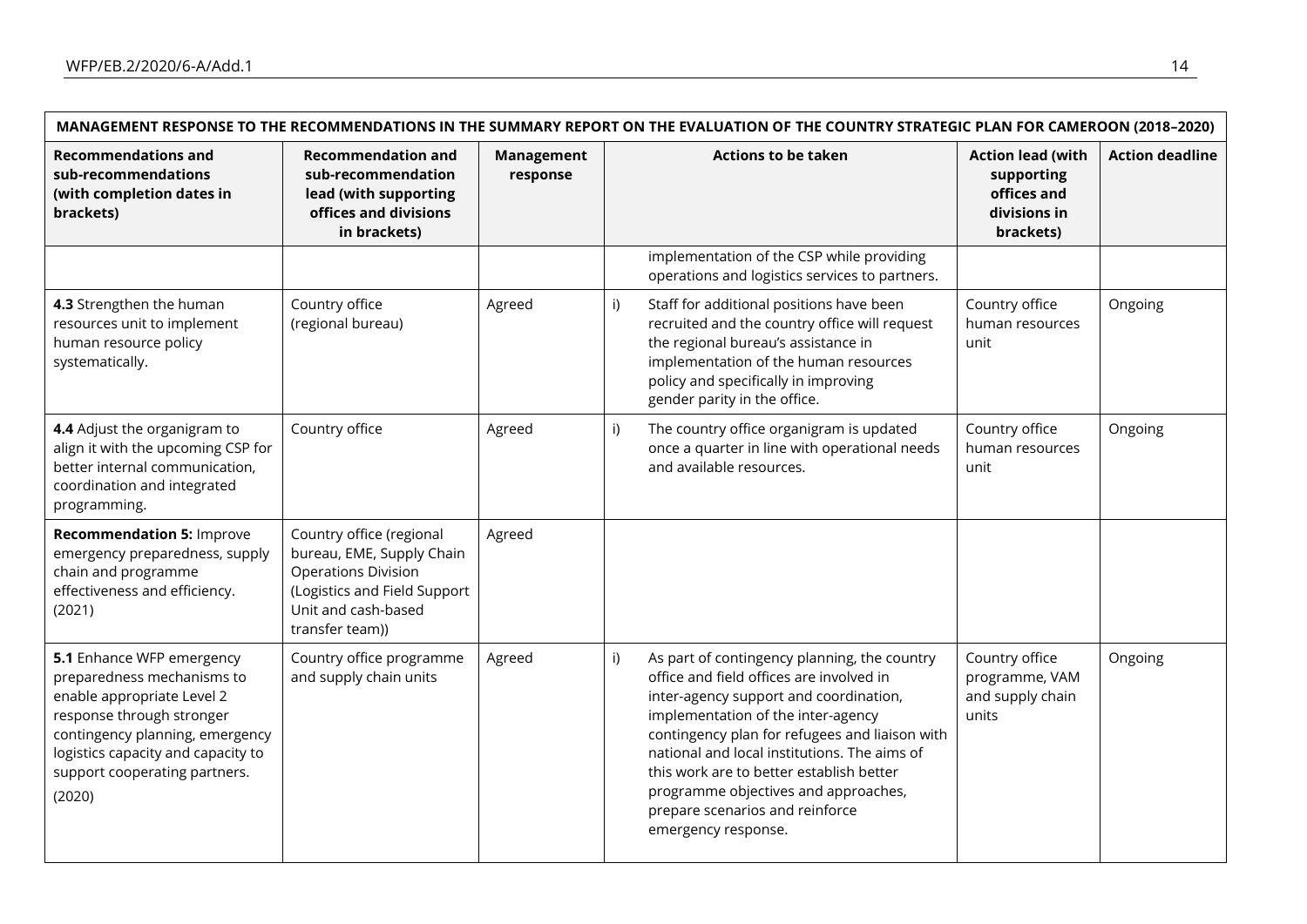| MANAGEMENT RESPONSE TO THE RECOMMENDATIONS IN THE SUMMARY REPORT ON THE EVALUATION OF THE COUNTRY STRATEGIC PLAN FOR CAMEROON (2018-2020) |                                                                                                                   |                        |                                                                                                                                                                                                                                                                                                                                                                                                                                                                                                                                            |                                                                                    |                        |
|-------------------------------------------------------------------------------------------------------------------------------------------|-------------------------------------------------------------------------------------------------------------------|------------------------|--------------------------------------------------------------------------------------------------------------------------------------------------------------------------------------------------------------------------------------------------------------------------------------------------------------------------------------------------------------------------------------------------------------------------------------------------------------------------------------------------------------------------------------------|------------------------------------------------------------------------------------|------------------------|
| <b>Recommendations and</b><br>sub-recommendations<br>(with completion dates in<br>brackets)                                               | <b>Recommendation and</b><br>sub-recommendation<br>lead (with supporting<br>offices and divisions<br>in brackets) | Management<br>response | <b>Actions to be taken</b>                                                                                                                                                                                                                                                                                                                                                                                                                                                                                                                 | <b>Action lead (with</b><br>supporting<br>offices and<br>divisions in<br>brackets) | <b>Action deadline</b> |
|                                                                                                                                           |                                                                                                                   |                        | In accordance with the inter-agency strategy,<br>two rapid response mechanisms are being<br>implemented as part of the Level 2<br>emergency response in the North West and<br>South West regions and in the Far North<br>region. Each mechanism is led by a technical<br>coordinator and comprises an early warning<br>system and a strong preparedness and<br>response mechanism. Their aim is to provide<br>assistance to newly displaced populations and<br>recently returned households in both regions.                               |                                                                                    |                        |
|                                                                                                                                           |                                                                                                                   |                        | ii)<br>As part of WFP's emergency preparedness<br>mechanism, all units in the country and<br>field offices are regularly reminded of the<br>need to update the online minimum<br>preparedness action tracker for their<br>respective areas.                                                                                                                                                                                                                                                                                                |                                                                                    |                        |
|                                                                                                                                           |                                                                                                                   |                        | A logistics working group has been activated<br>iii)<br>to provide a more holistic view of the demand<br>and requirements for logistics. The group<br>facilitates the gathering and sharing of<br>information on the logistics-related market<br>constraints facing humanitarian stakeholders<br>engaged in Level 2 operations in the country.<br>It is made up of all the logistics actors in the<br>country and its aims include preventing<br>overlaps in and duplication of efforts and<br>sharing lessons learned and best practices. | Country office, all<br>units                                                       |                        |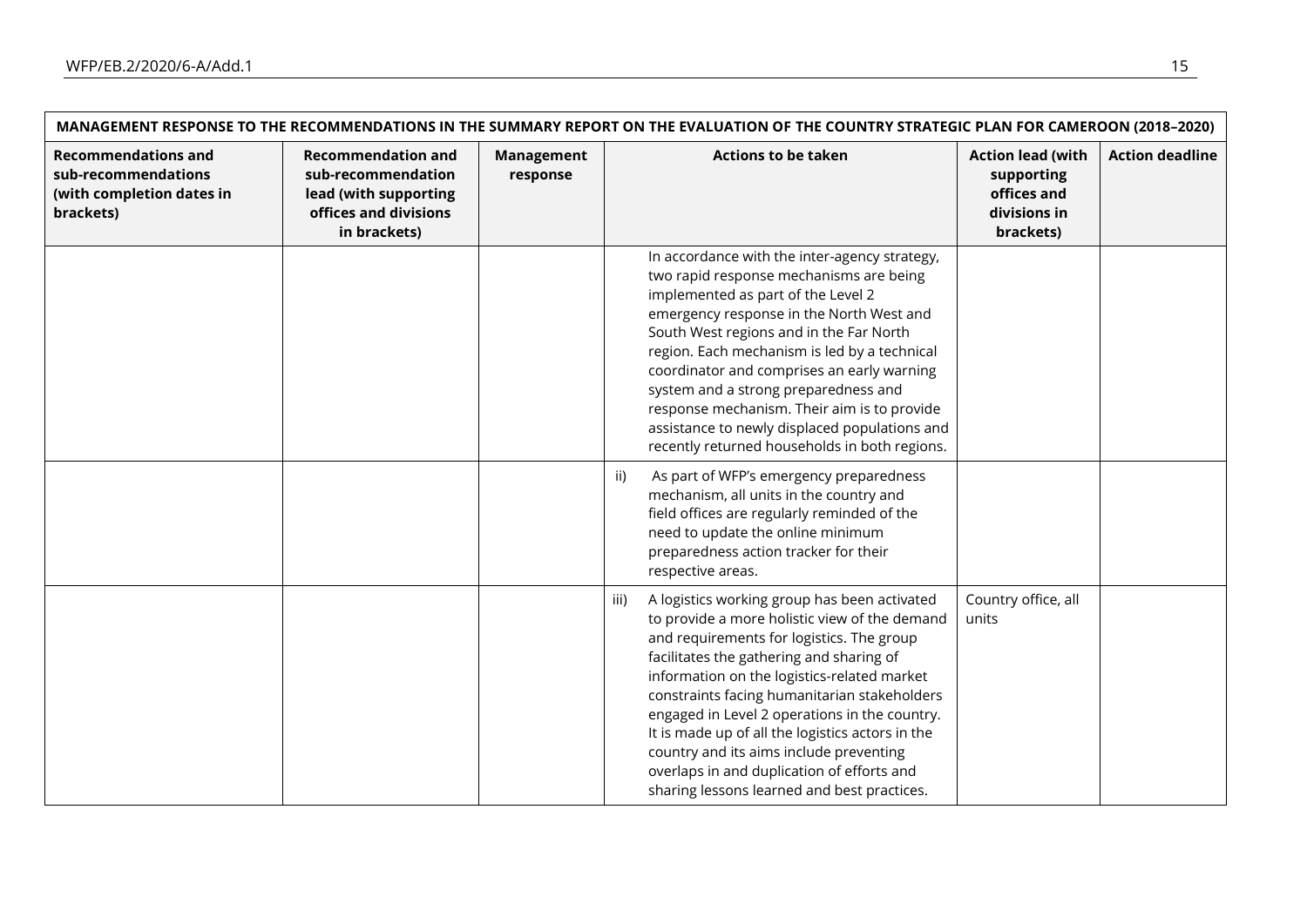**F** 

|                                                                                                                                                                                                      | MANAGEMENT RESPONSE TO THE RECOMMENDATIONS IN THE SUMMARY REPORT ON THE EVALUATION OF THE COUNTRY STRATEGIC PLAN FOR CAMEROON (2018-2020) |                               |                                                                                                                                                                                                                                                                                                                                                                                                                                              |                        |  |
|------------------------------------------------------------------------------------------------------------------------------------------------------------------------------------------------------|-------------------------------------------------------------------------------------------------------------------------------------------|-------------------------------|----------------------------------------------------------------------------------------------------------------------------------------------------------------------------------------------------------------------------------------------------------------------------------------------------------------------------------------------------------------------------------------------------------------------------------------------|------------------------|--|
| <b>Recommendations and</b><br>sub-recommendations<br>(with completion dates in<br>brackets)                                                                                                          | <b>Recommendation and</b><br>sub-recommendation<br>lead (with supporting<br>offices and divisions<br>in brackets)                         | <b>Management</b><br>response | <b>Actions to be taken</b><br><b>Action lead (with</b><br>supporting<br>offices and<br>divisions in<br>brackets)                                                                                                                                                                                                                                                                                                                             | <b>Action deadline</b> |  |
|                                                                                                                                                                                                      |                                                                                                                                           |                               | The country office has increased the number<br>Country office<br>iv)<br>of staff members in the South West and<br>management and<br>North West field offices and will periodically<br>programme,<br>reassess its human resource needs to ensure<br>supply chain and<br>better support for cooperating partners'<br>human resources<br>interventions, liaison with local authorities<br>units<br>and wider acceptance of WFP in both regions. |                        |  |
|                                                                                                                                                                                                      |                                                                                                                                           |                               | Country office<br>To improve cooperating partners' capacity<br>V)<br>and ensure accountability for emergency<br>programme unit<br>response, a six-month training plan is being<br>developed at the field office level with<br>support from the country office. The plan will<br>be implemented with all relevant units. All<br>cooperating partners operating in the Level 2<br>emergency response are receiving induction<br>training.      | March 2021             |  |
| 5.2 Strengthen food pipeline<br>management for accurate food<br>allocation by attracting more<br>attention to and dedicated<br>resources for:<br>i) enforcement of commodity<br>needs forecasts; and | Country office budget and<br>programming and supply<br>chain units                                                                        | Agreed                        | Country office<br>WFP will ensure accurate planning through<br>i)<br>budget planning<br>revisions of the implementation plan.<br>and supply chain<br>units                                                                                                                                                                                                                                                                                   | June 2021              |  |
| ii) call-forward procedures put<br>in place through the Supply<br>Chain Working Group.                                                                                                               |                                                                                                                                           |                               | Country office<br>ii)<br>Standard operating procedures for<br>call-forward procedures will be elaborated<br>budget planning<br>and reviewed in consultation with the<br>and supply chain<br>Supply Chain Working Group.<br>units                                                                                                                                                                                                             | June 2021              |  |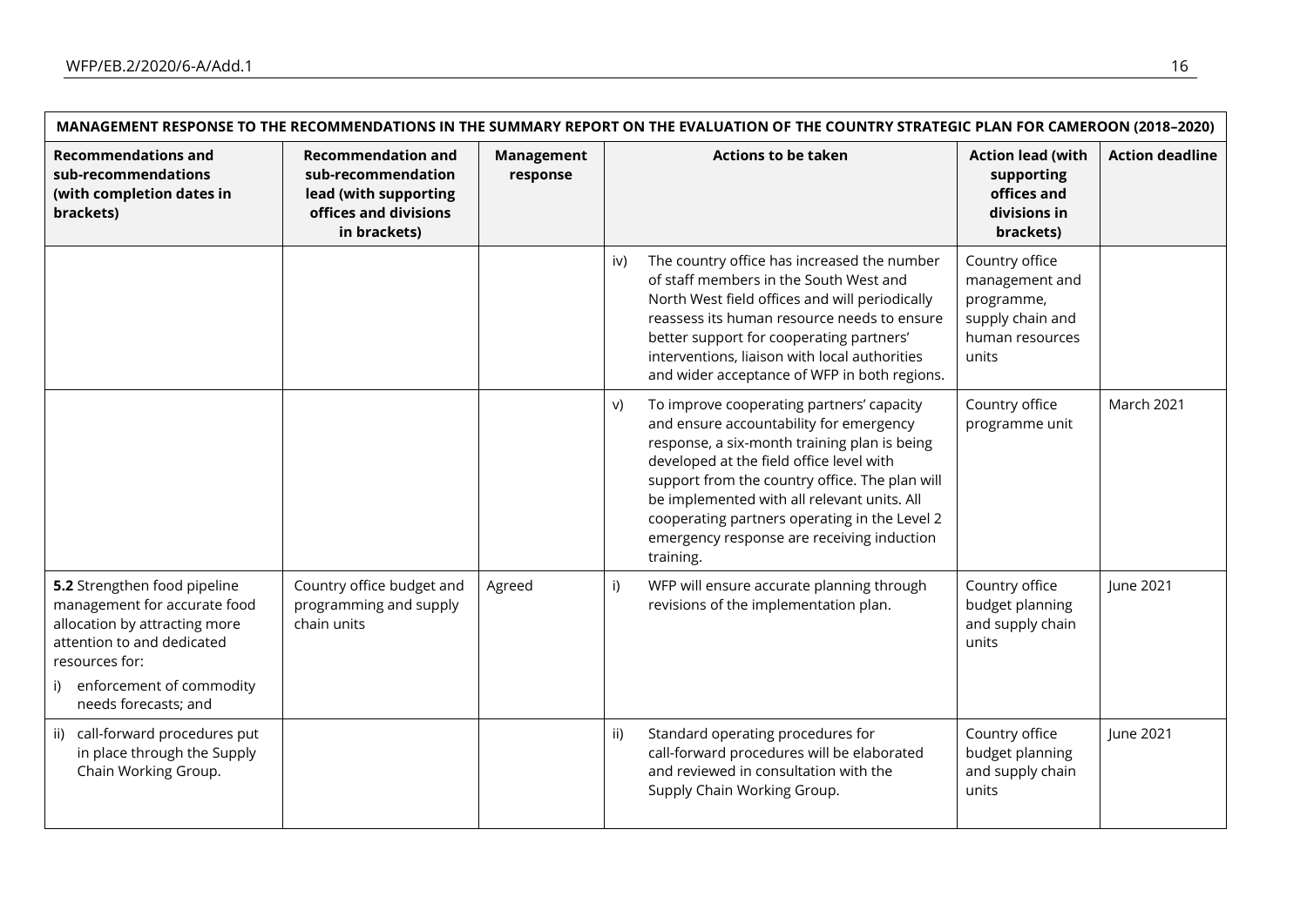|                                                                                                                                                                                                                                                                              | MANAGEMENT RESPONSE TO THE RECOMMENDATIONS IN THE SUMMARY REPORT ON THE EVALUATION OF THE COUNTRY STRATEGIC PLAN FOR CAMEROON (2018-2020) |                                                 |                                                                                                                                                                                                                                                                                                                                                                                                                                                                                                            |                                                                                    |                        |
|------------------------------------------------------------------------------------------------------------------------------------------------------------------------------------------------------------------------------------------------------------------------------|-------------------------------------------------------------------------------------------------------------------------------------------|-------------------------------------------------|------------------------------------------------------------------------------------------------------------------------------------------------------------------------------------------------------------------------------------------------------------------------------------------------------------------------------------------------------------------------------------------------------------------------------------------------------------------------------------------------------------|------------------------------------------------------------------------------------|------------------------|
| <b>Recommendations and</b><br>sub-recommendations<br>(with completion dates in<br>brackets)                                                                                                                                                                                  | <b>Recommendation and</b><br>sub-recommendation<br>lead (with supporting<br>offices and divisions<br>in brackets)                         | <b>Management</b><br>response                   | <b>Actions to be taken</b>                                                                                                                                                                                                                                                                                                                                                                                                                                                                                 | <b>Action lead (with</b><br>supporting<br>offices and<br>divisions in<br>brackets) | <b>Action deadline</b> |
| 5.3 Improve the effectiveness and<br>efficiency of ongoing operational<br>partnerships, by:<br>limiting the number of<br>i)<br>cooperating partners and<br>reviewing their capacity to<br>adopt multisectoral<br>approaches and their cross-<br>cutting theme expertise; and | Country office programme<br>and supply chain units                                                                                        | Agreed                                          | During the partnership review process in<br>i)<br>2020, the number of cooperating partners<br>was significantly reduced. Based on their<br>capacities, some cooperating partners have<br>since signed field-level agreements for several<br>activities in several regions.<br>The country office has strengthened cost<br>analysis for field-level agreements and<br>continual efforts are made to optimize the<br>field-level agreement system to ensure the<br>efficiency and effectiveness of projects. | Country office<br>programme unit                                                   | December 2021          |
| ii) optimizing the<br>implementation of the field-<br>level agreement system to<br>minimize discontinuity<br>between contracts.                                                                                                                                              |                                                                                                                                           |                                                 | WFP has started to progressively take over<br>ii)<br>the management of secondary transportation<br>in the North West and South West regions<br>when security conditions allow partners to<br>free up capacity for carrying out food<br>distribution tasks. As part of this<br>management, WFP will implement a process<br>that ensures extensive screening of, and<br>training and capacity building for, local<br>transporters before they undertake<br>secondary transportation for WFP.                 | Country office<br>supply chain unit                                                |                        |
| 5.4 Finalize the comparative<br>efficiency analysis to complement<br>the ex-ante effectiveness analysis<br>to inform modalities selection<br>appropriate to contexts.                                                                                                        | Country office programme<br>and supply chain units                                                                                        | Agreed, subject<br>to availability of<br>funds. | A comparative efficiency analysis for better<br>i)<br>informing the selection of context-<br>appropriate modalities is being discussed at<br>the country office and will be launched if<br>funds are available. With support from the<br>targeting hub, a cash-based transfer<br>cost-efficiency analysis will be carried out for<br>the East and Far North regions.                                                                                                                                       | Country office<br>programme and<br>supply chain units                              | December<br>2021       |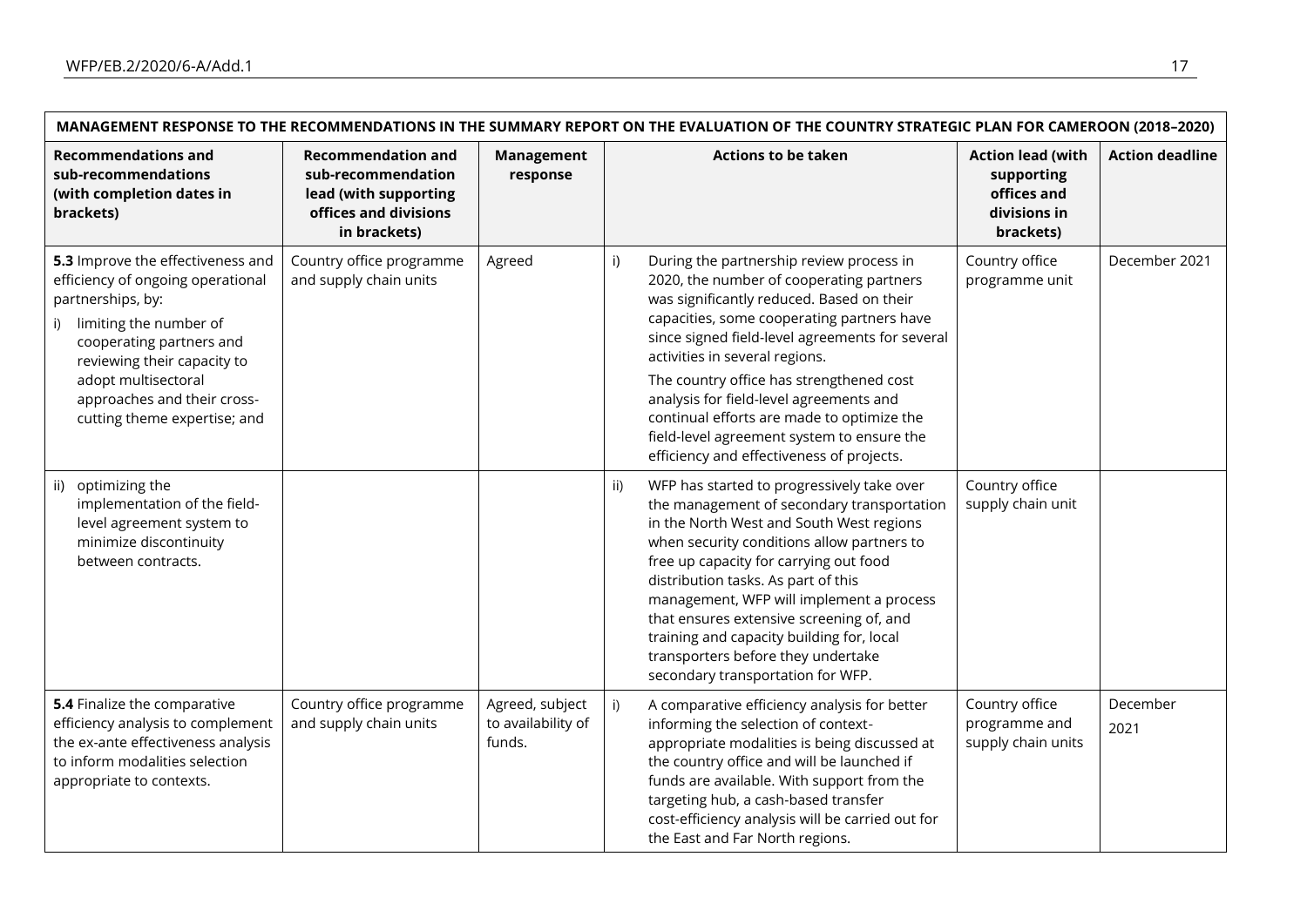| MANAGEMENT RESPONSE TO THE RECOMMENDATIONS IN THE SUMMARY REPORT ON THE EVALUATION OF THE COUNTRY STRATEGIC PLAN FOR CAMEROON (2018-2020) |                                                                                                                   |                                                                                                                                                                                                                                                                                                                                                                                      |                            |                                                                                    |                        |
|-------------------------------------------------------------------------------------------------------------------------------------------|-------------------------------------------------------------------------------------------------------------------|--------------------------------------------------------------------------------------------------------------------------------------------------------------------------------------------------------------------------------------------------------------------------------------------------------------------------------------------------------------------------------------|----------------------------|------------------------------------------------------------------------------------|------------------------|
| <b>Recommendations and</b><br>sub-recommendations<br>(with completion dates in<br>brackets)                                               | <b>Recommendation and</b><br>sub-recommendation<br>lead (with supporting<br>offices and divisions<br>in brackets) | <b>Management</b><br>response                                                                                                                                                                                                                                                                                                                                                        | <b>Actions to be taken</b> | <b>Action lead (with</b><br>supporting<br>offices and<br>divisions in<br>brackets) | <b>Action deadline</b> |
| Recommendation 6: Strengthen<br>monitoring and evaluation,<br>knowledge-sharing and<br>communication about results.<br>(2021)             | Country office<br>(regional bureau, RAM,<br>Corporate Planning and<br>Performance Division (CPP)<br>and CAM)      | Agreed                                                                                                                                                                                                                                                                                                                                                                               |                            |                                                                                    |                        |
| 6.1 Improve the effectiveness and<br>timeliness of process and results<br>measurement by:                                                 |                                                                                                                   | Agreed. While<br>COVID-19 has<br>affected<br>monitoring<br>abilities,<br>the country<br>office<br>monitoring and<br>evaluation unit<br>is in regular<br>contact with the<br>regional bureau<br>and field offices<br>with the aim of<br>improving the<br>measurement of<br>key indicators<br>and monitoring<br>WFP's impact in<br>a timely manner<br>to inform<br>decision<br>making. |                            |                                                                                    |                        |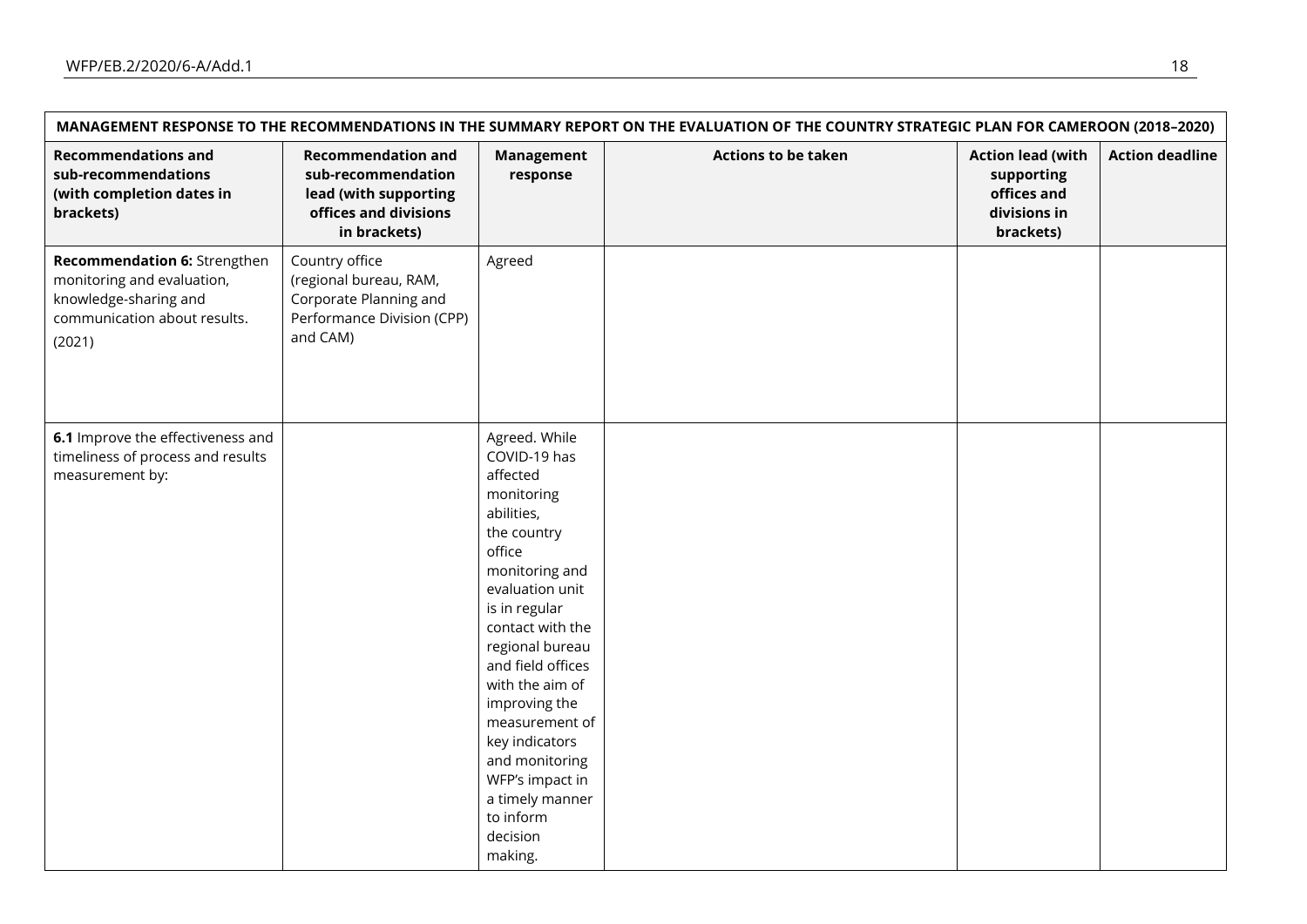| MANAGEMENT RESPONSE TO THE RECOMMENDATIONS IN THE SUMMARY REPORT ON THE EVALUATION OF THE COUNTRY STRATEGIC PLAN FOR CAMEROON (2018-2020)          |                                                                                                                   |                                                                                                                                                                                                                           |               |                                                                                                                                                                                                                                                                    |                                                                                    |                        |
|----------------------------------------------------------------------------------------------------------------------------------------------------|-------------------------------------------------------------------------------------------------------------------|---------------------------------------------------------------------------------------------------------------------------------------------------------------------------------------------------------------------------|---------------|--------------------------------------------------------------------------------------------------------------------------------------------------------------------------------------------------------------------------------------------------------------------|------------------------------------------------------------------------------------|------------------------|
| <b>Recommendations and</b><br>sub-recommendations<br>(with completion dates in<br>brackets)                                                        | <b>Recommendation and</b><br>sub-recommendation<br>lead (with supporting<br>offices and divisions<br>in brackets) | Management<br>response                                                                                                                                                                                                    |               | <b>Actions to be taken</b>                                                                                                                                                                                                                                         | <b>Action lead (with</b><br>supporting<br>offices and<br>divisions in<br>brackets) | <b>Action deadline</b> |
| designing SMART (specific,<br>i)<br>measurable, attainable,<br>relevant, time-bound)<br>monitoring indicators for CSP<br>outputs and outcomes; and |                                                                                                                   |                                                                                                                                                                                                                           | i)            | Data collection tools will be improved through<br>capacity building from the regional bureau.                                                                                                                                                                      | Country office<br>monitoring and<br>evaluation unit                                | December 2020          |
| ii) measuring consistent and<br>coherent values for<br>intermediate and<br>final targets.                                                          |                                                                                                                   |                                                                                                                                                                                                                           | $\mathsf{ii}$ | Data analysis skills will be improved through<br>capacity building from the regional bureau.                                                                                                                                                                       | Country office<br>monitoring and<br>evaluation unit                                | December 2020          |
| 6.2 Invest in monitoring and<br>evaluation capacity to assess the<br>cost-efficiency and<br>cost effectiveness of WFP support<br>for Cameroon.     |                                                                                                                   | Agreed<br>Additional staff<br>members for<br>the monitoring<br>and evaluation<br>unit at the<br>country and<br>field office levels<br>are being<br>recruited and<br>will enable<br>timely<br>monitoring and<br>reporting. | i)            | The induction programme for newly recruited<br>monitoring and evaluation and complaint and<br>feedback mechanism officers will be<br>implemented in September 2020, and<br>support will be provided for monitoring and<br>evaluation recruitment in field offices. | Country office<br>monitoring and<br>evaluation and<br>human resource<br>units      | December 2021          |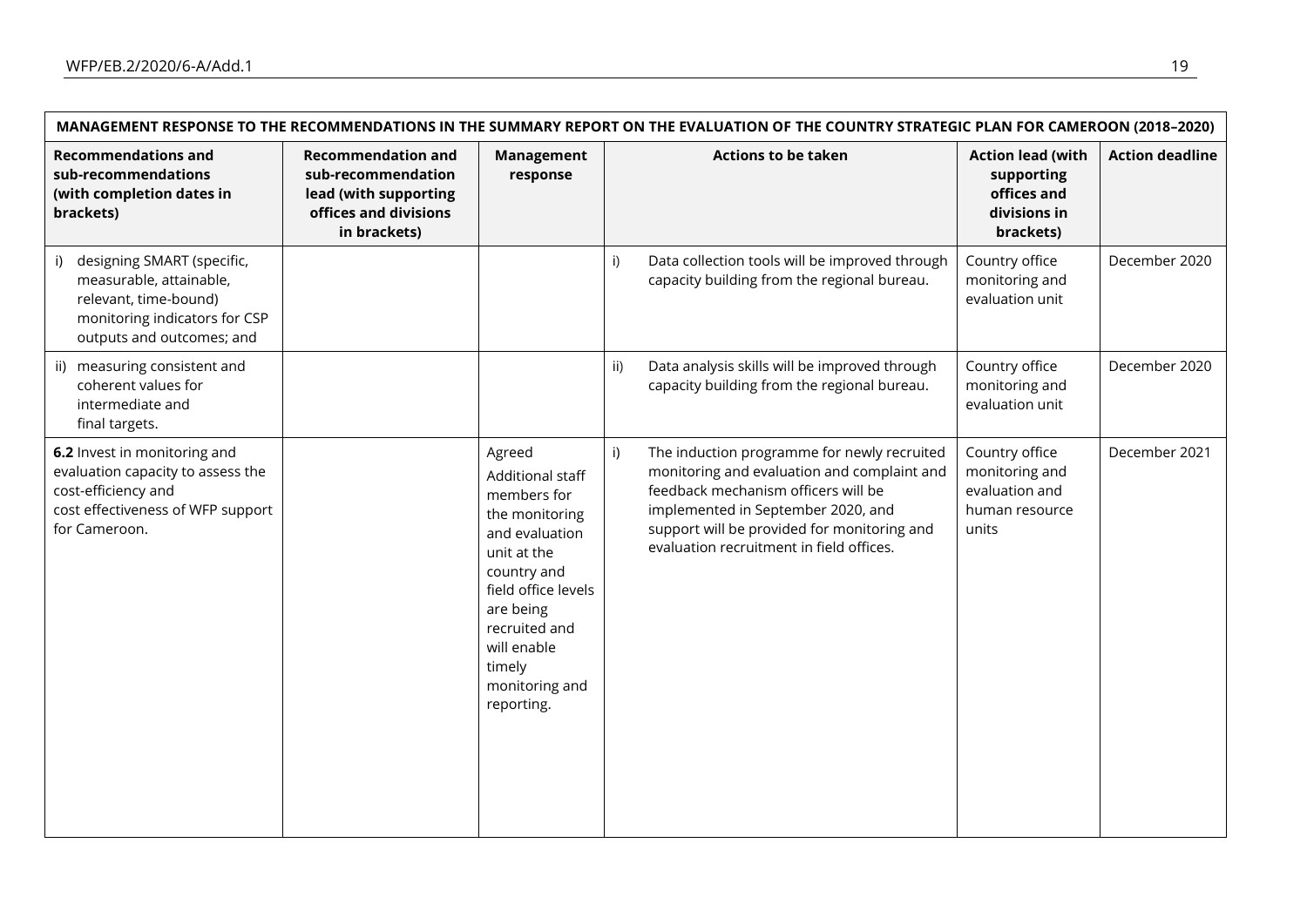| MANAGEMENT RESPONSE TO THE RECOMMENDATIONS IN THE SUMMARY REPORT ON THE EVALUATION OF THE COUNTRY STRATEGIC PLAN FOR CAMEROON (2018-2020)                                                                                                                                                                                                                                                                     |                                                                                                                   |                        |                                                                                                                                                                                                                                                                                                                                                                                                                                                                                                                                                                 |                                                                                    |                        |
|---------------------------------------------------------------------------------------------------------------------------------------------------------------------------------------------------------------------------------------------------------------------------------------------------------------------------------------------------------------------------------------------------------------|-------------------------------------------------------------------------------------------------------------------|------------------------|-----------------------------------------------------------------------------------------------------------------------------------------------------------------------------------------------------------------------------------------------------------------------------------------------------------------------------------------------------------------------------------------------------------------------------------------------------------------------------------------------------------------------------------------------------------------|------------------------------------------------------------------------------------|------------------------|
| <b>Recommendations and</b><br>sub-recommendations<br>(with completion dates in<br>brackets)                                                                                                                                                                                                                                                                                                                   | <b>Recommendation and</b><br>sub-recommendation<br>lead (with supporting<br>offices and divisions<br>in brackets) | Management<br>response | <b>Actions to be taken</b>                                                                                                                                                                                                                                                                                                                                                                                                                                                                                                                                      | <b>Action lead (with</b><br>supporting<br>offices and<br>divisions in<br>brackets) | <b>Action deadline</b> |
| <b>6.3</b> Enhance the communication<br>of programme evidence and<br>lessons learned, by:<br>ensuring the timely<br>publication of survey and<br>assessment reports;<br>setting up learning<br>ii)<br>mechanisms to generate<br>positive stories based on<br>experience; and<br>facilitating regular exchanges<br>iii)<br>among suboffices to enable<br>learning and the proactive<br>sharing of experiences. |                                                                                                                   | Agreed                 | The monitoring and evaluation and VAM units<br>i)<br>are developing tools for the near-real-time<br>analysis of survey results (including via<br>Tableau dashboards). Preliminary results will<br>be systematically shared with management,<br>before the full assessments are validated and<br>published.<br>An academic partnership has been<br>established with the Sub-Regional Institute of<br>Statistics and Applied Economics and<br>two students are working as WFP volunteers<br>in the VAM unit with the aim of improving the<br>quality of evidence. | Country office<br>monitoring and<br>evaluation and<br>VAM units                    | December 2021          |